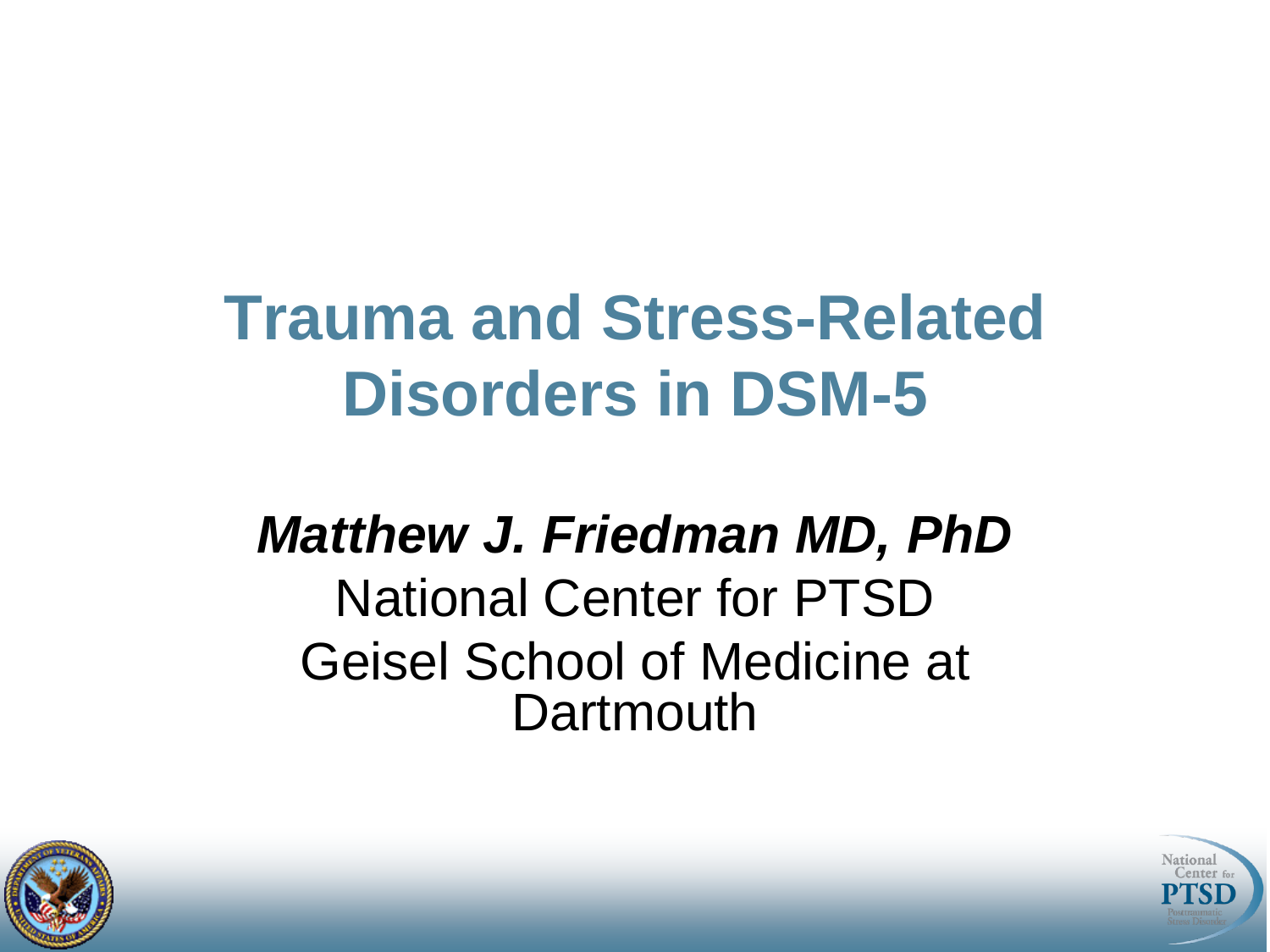#### **Disclosures**

#### **Sources of Research Support**

- 1. U.S. Department of Veterans Affairs
- 2. U.S. Department of Defense

**Paid Editorial Relationship**  None

**Consulting Relationship**  PRN

**Stock Equity (>\$10,000)** None

**Speaker's Bureau** None



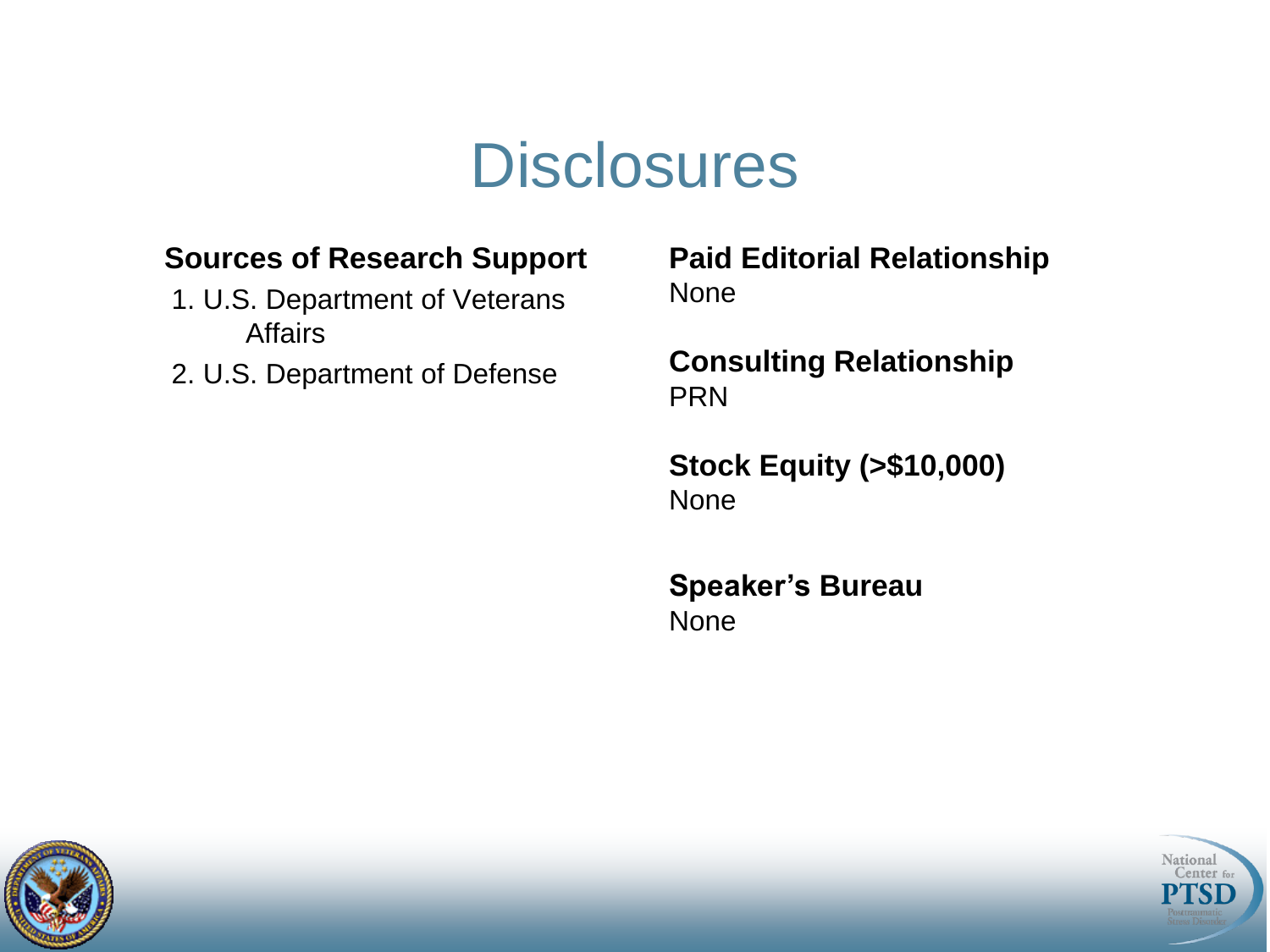#### Bottom Line

- 1. Because a variety of clinical phenotypes are consistent with PTSD diagnostic criteria, it can no longer simply be considered an Anxiety Disorder
- 2. This is reflected in the new DSM-5 chapter: *Trauma and Stressor-Related Disorders*



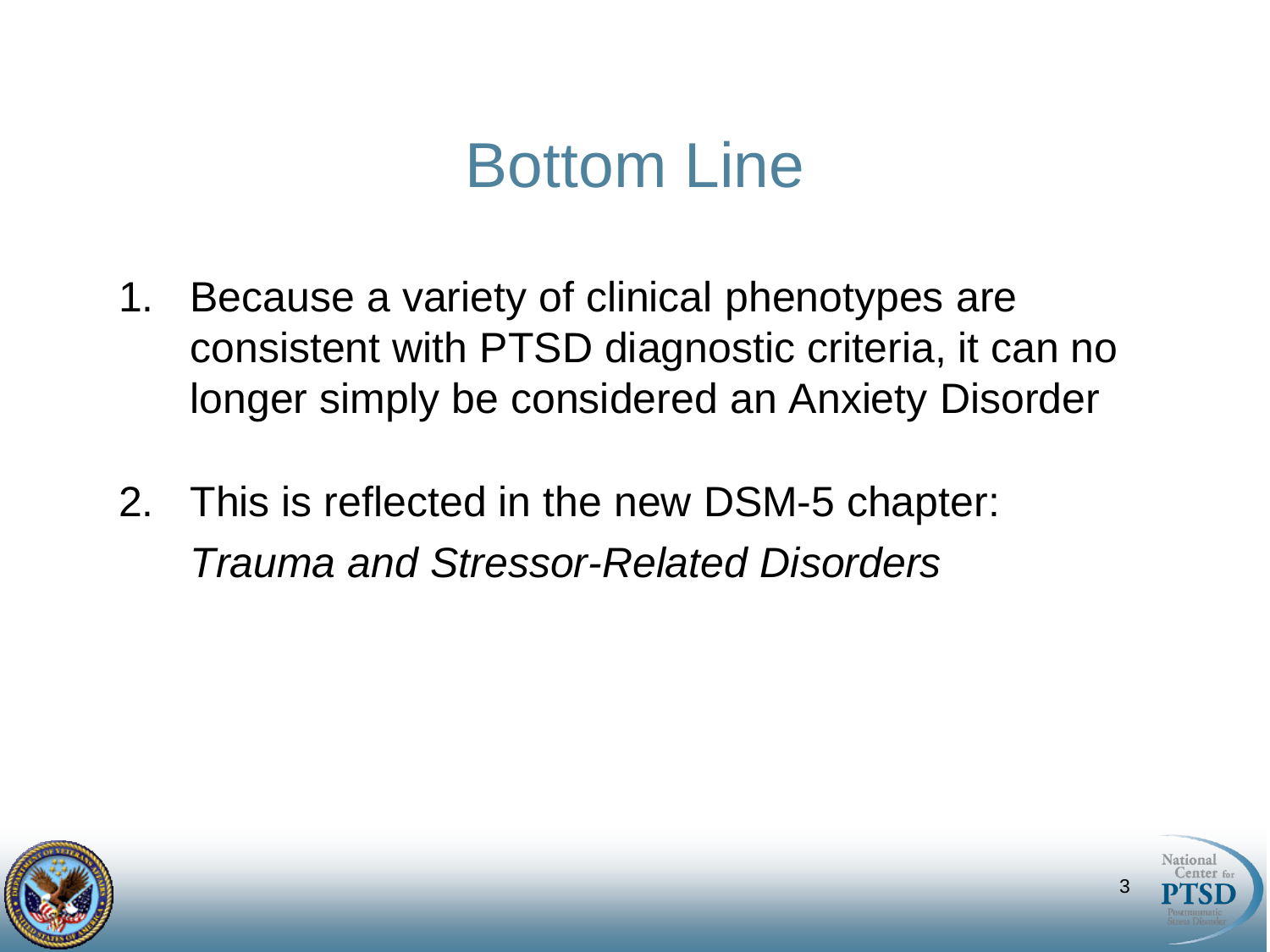#### DSM-5: Metastructure

- Neurodevelopmental Disorders
- Schizophrenia Spectrum & Other Psychotic Disorders
- Bipolar & Related Disorders
- Depressive disorders
- Anxiety Disorders
- Obsessive-Compulsive, Stereotypic & Related Disorders
- Trauma- and Stressor-Related Disorders
- Dissociative Disorders
- Somatic Symptom Disorders etc.

American Psychiatric Association. (2013) *Diagnostic and Statistical Manual of Mental Disorders*, (5th ed.). Washington, DC: Author.



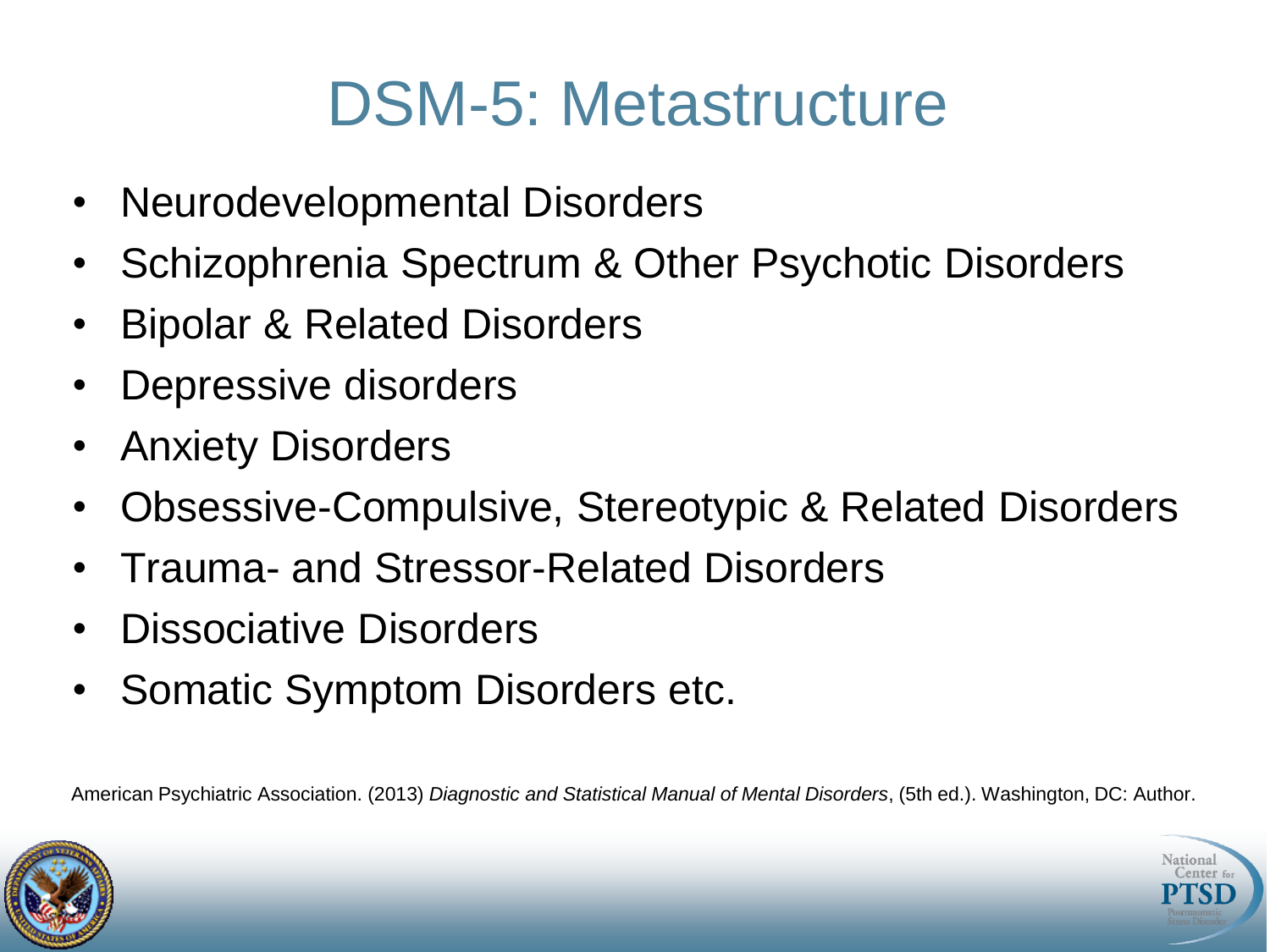### DSM-IV Anxiety Disorders in DSM-5

- Anxiety Disorders Panic, Specific Phobia, Social Phobia, GAD etc.
- O-C, Stereotypic & Related Disorders OCD, Body Dysmorphic, Hoarding, Hair Pulling, Skin Picking, etc.
- Trauma- and Stressor-Related Disorders PTSD, ASD, ADs, Reactive Attachment Disorder, etc.
- Dissociative Disorders DID, Depersonalization/Derealization, Dissociative Amnesia, etc.



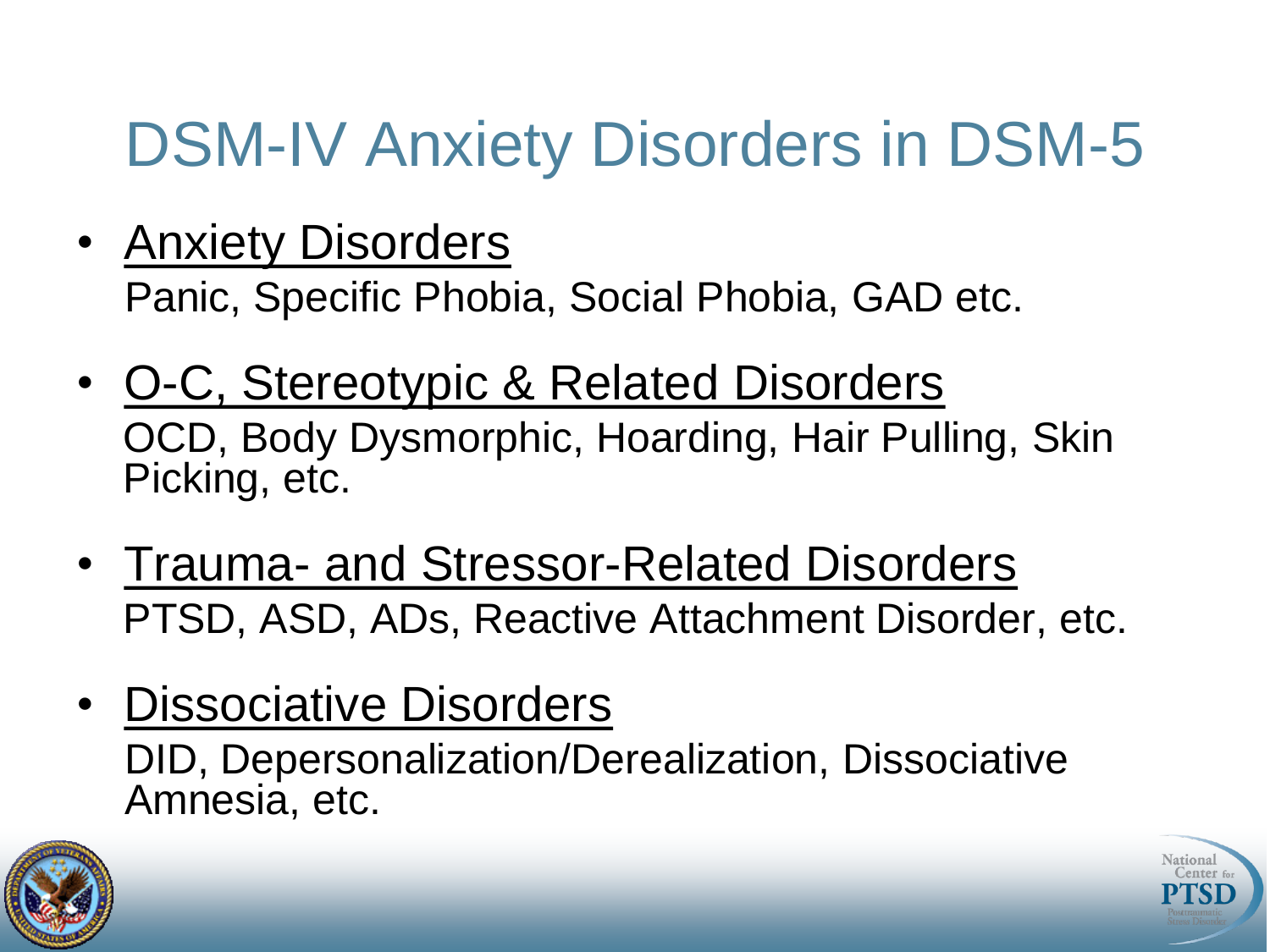In the following slides, the DSM-5 criteria and language are paraphrased from the specific wording that appears in the DSM-5 manual. If you wish to see the precise wording, please consult the DSM-5 manual.



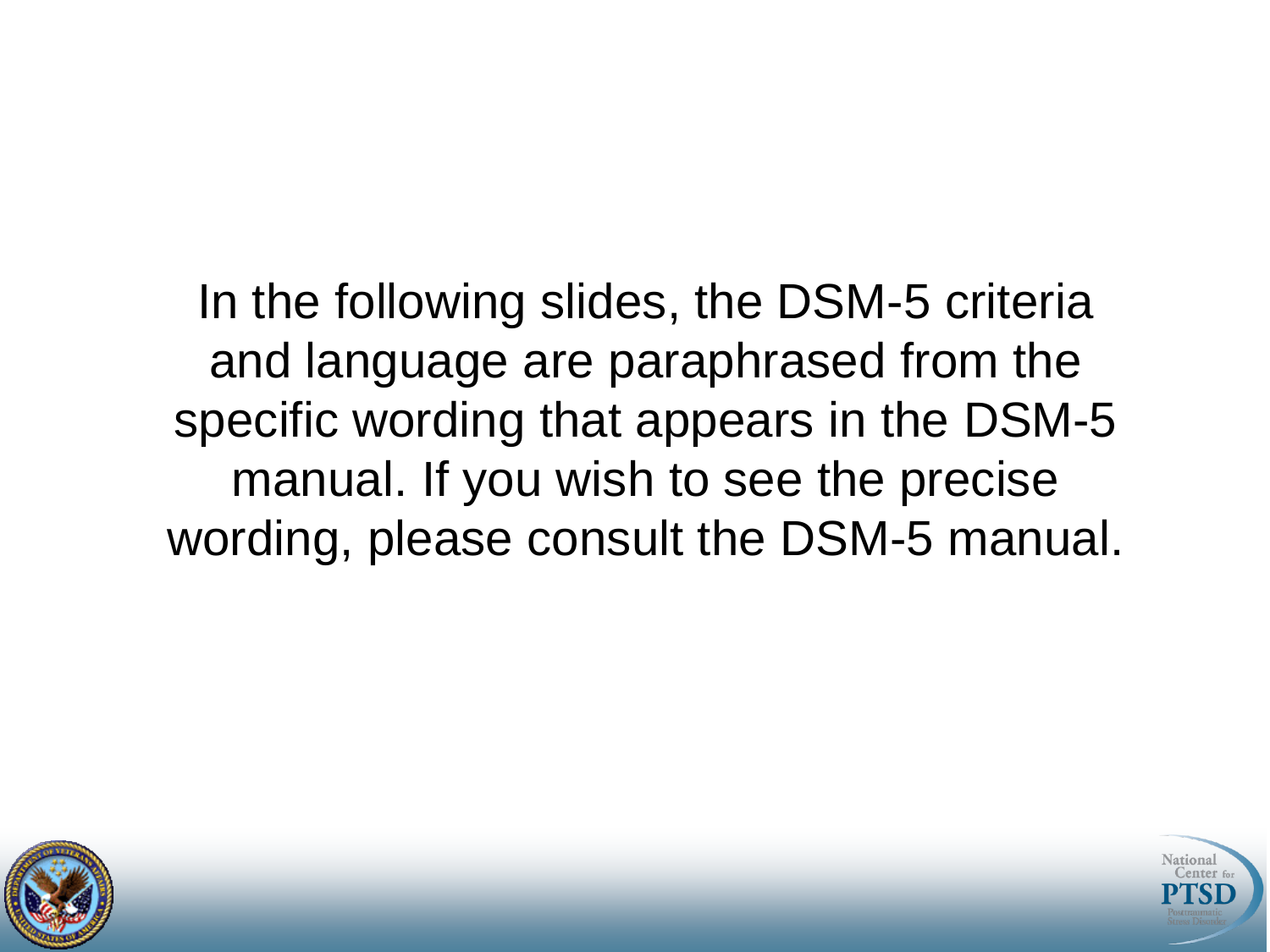# DSM-5: Changes to PTSD Criteria

- Criterion A2 (response involves "fear, helplessness, or horror") *removed* from DSM-5
- 3 clusters are divided into 4 clusters in DSM-5
- 3 new symptoms were added
- Other symptoms revised to clarify symptom expression
- All symptoms began or worsened after the trauma
- Separate diagnostic criteria for "preschool" (children 6 years or younger)
- New dissociative subtype for PTSD added



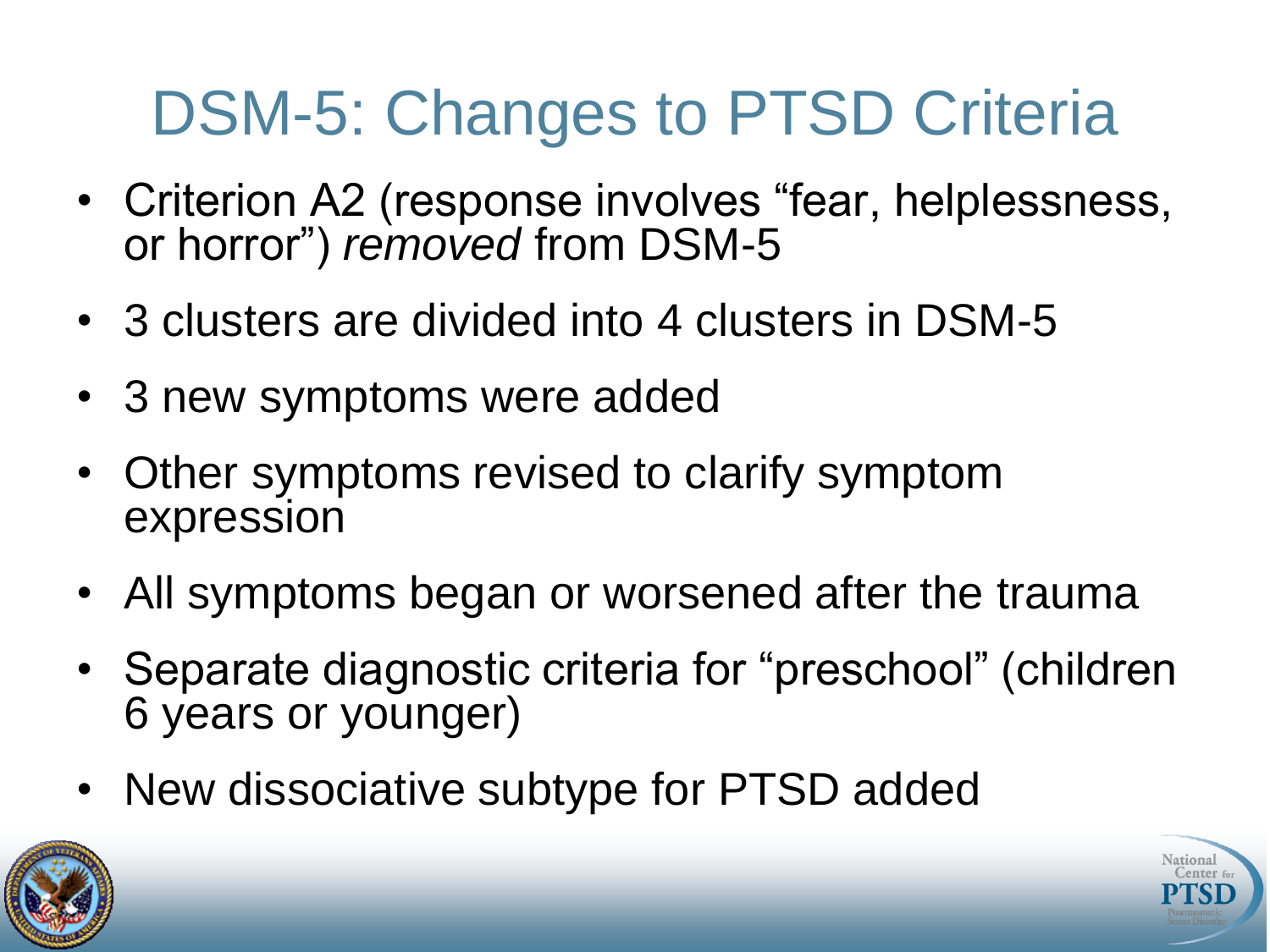#### DSM-5: PTSD Criterion A

- A. The person was exposed to: death, threatened death, actual or threatened serious injury, or actual or threatened sexual violence, as follows:
- 1. Direct exposure
- 2. Witnessing, in person

*Criterion A continues on next slide.*



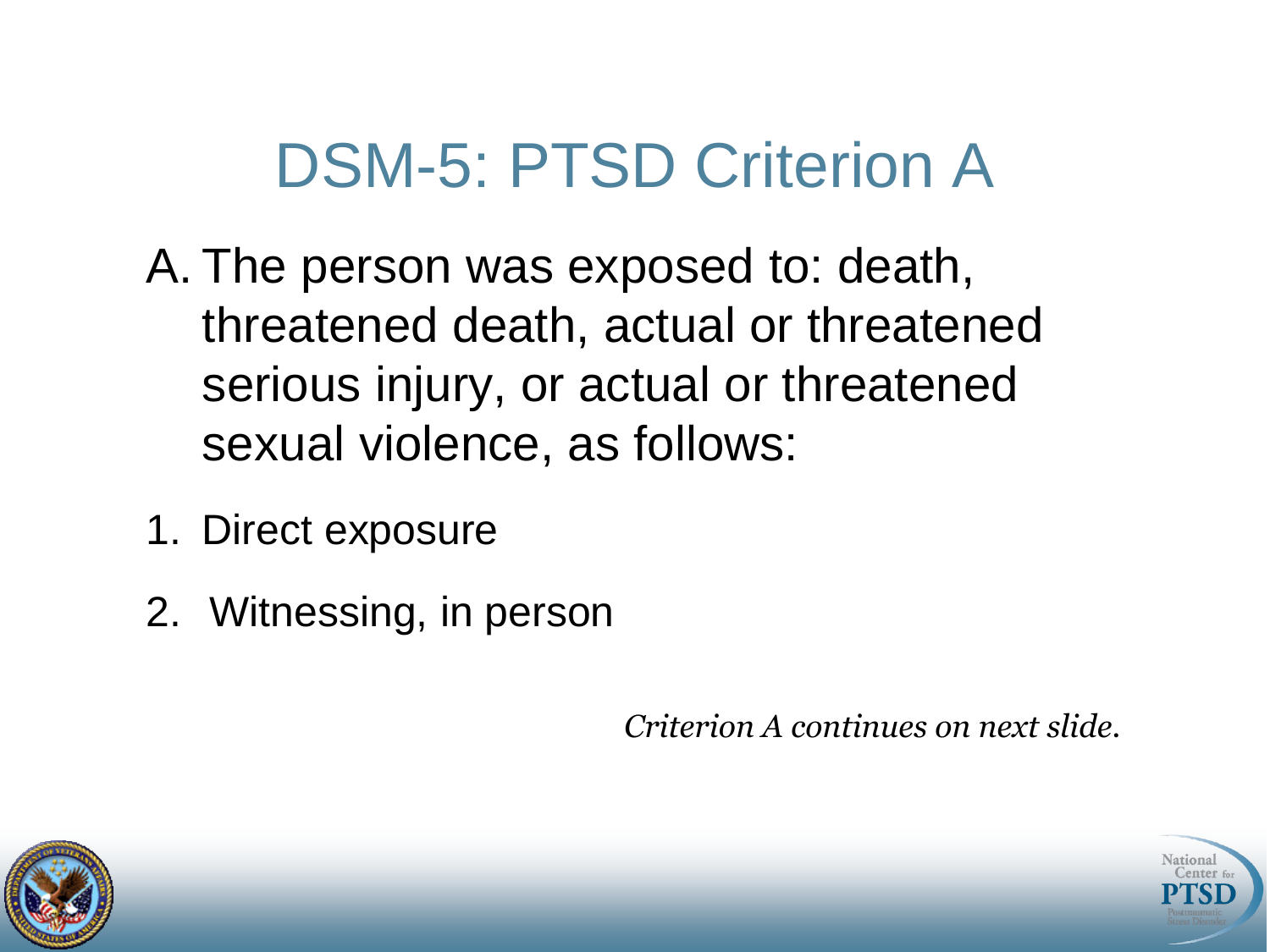## DSM-5: PTSD Criterion A

#### Criterion A (*continued*):

- 3. Indirectly, by learning that a close relative or close friend was exposed to trauma. If the event involved actual or threatened death, it must have been violent or accidental.
- 4. Repeated or extreme indirect exposure to aversive details of the event(s), usually in the course of professional duties (e.g., first responders, collecting body parts; professionals repeatedly exposed to details of child abuse). This does not include indirect non-professional exposure through electronic media, television, movies or pictures.



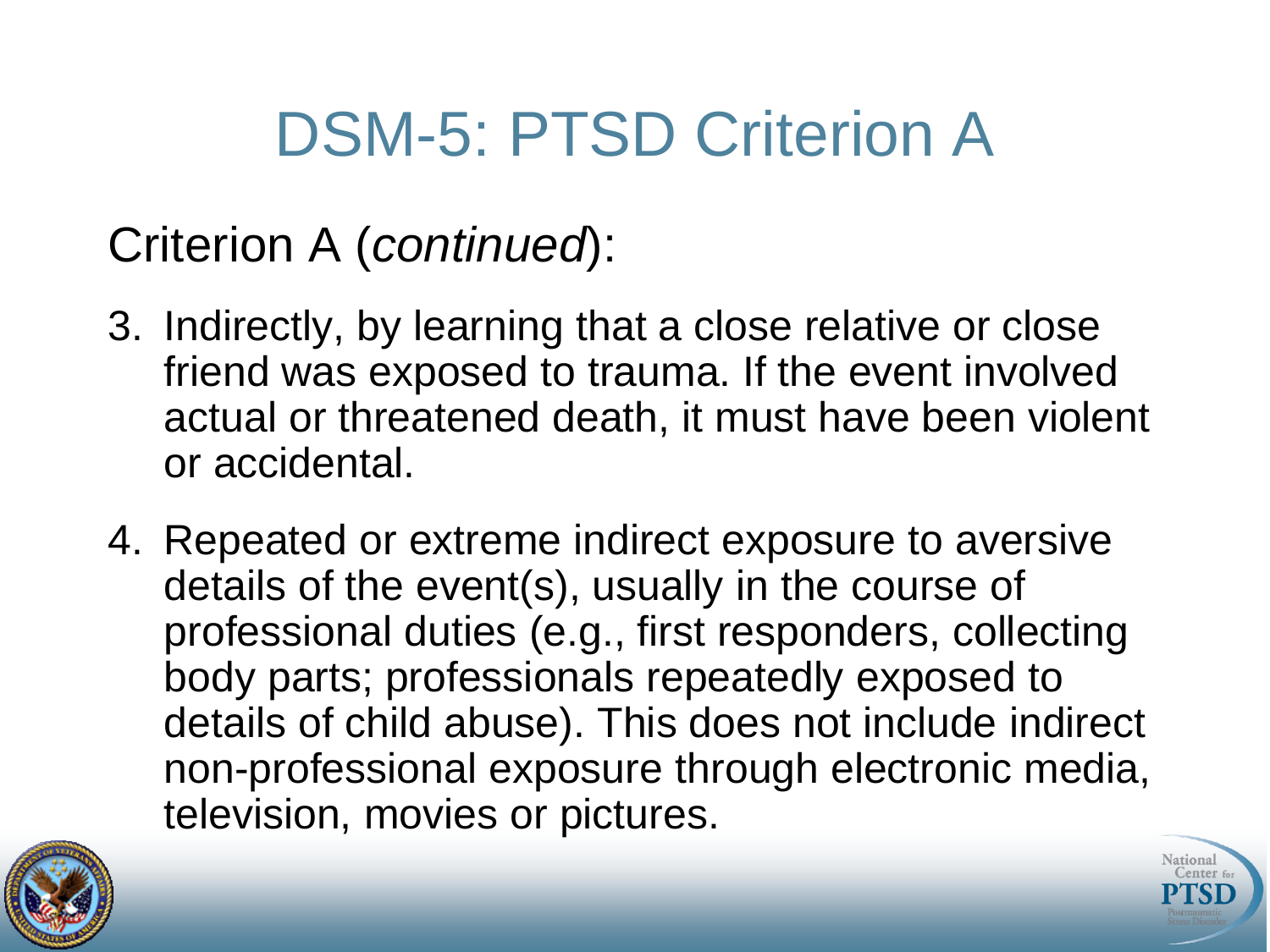#### PTSD Criteria for DSM-5

- B. Intrusion symptoms
- C. Persistent avoidance of stimuli associated with the trauma
- D. Negative alterations in cognitions and mood that are associated with the traumatic event
- E. Alterations in arousal and reactivity that are associated with the traumatic event



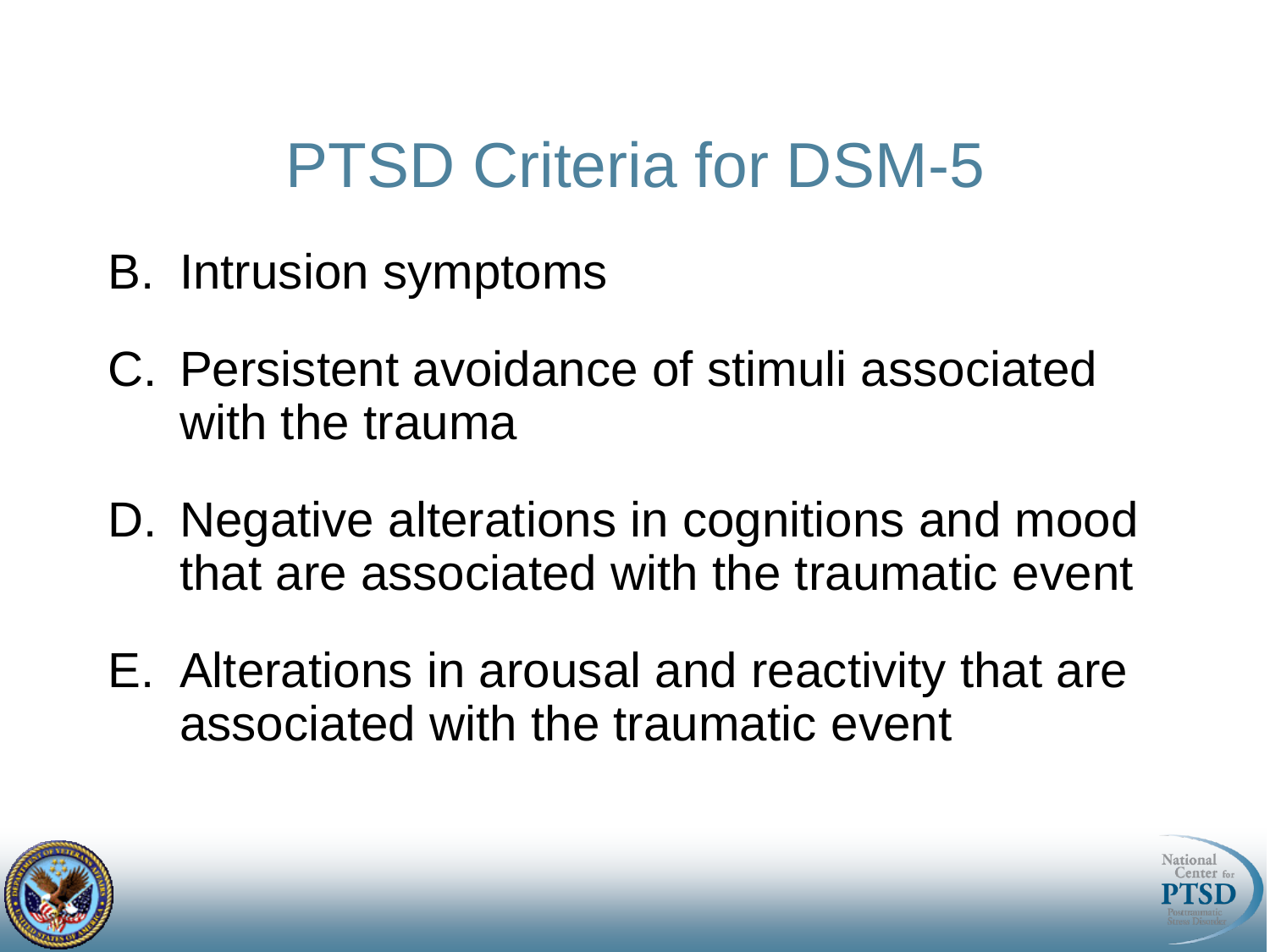#### DSM-5: PTSD Criterion B

- B. Intrusion (1/5 symptoms needed)
- 1. Recurrent, involuntary and intrusive recollections \*
	- \* children may express this symptom in repetitive play
- 2. Traumatic nightmares \*
	- \* children may have disturbing dreams without content related to trauma

*Criterion B continues on next slide.*



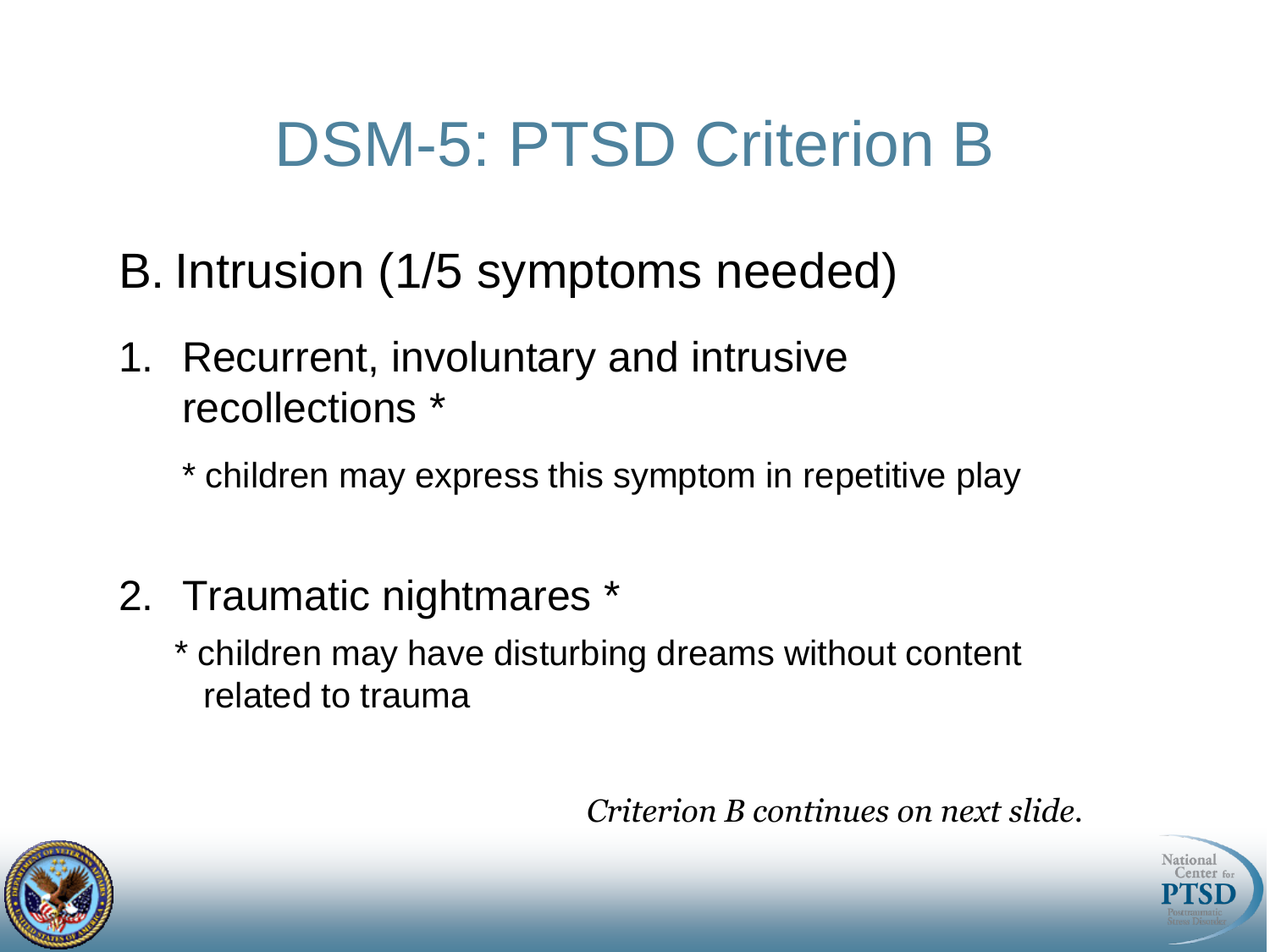# DSM-5: PTSD Criterion B

#### Criterion B (*continued*):

- 3. Dissociative reactions (e.g. flashbacks) which may occur on a continuum from brief episodes to complete loss of consciousness \*
	- \* children may re-enact the event in play
- 4. Intense or prolonged distress after exposure to traumatic reminders
- 5. Marked physiological reactivity after exposure to trauma-related stimuli



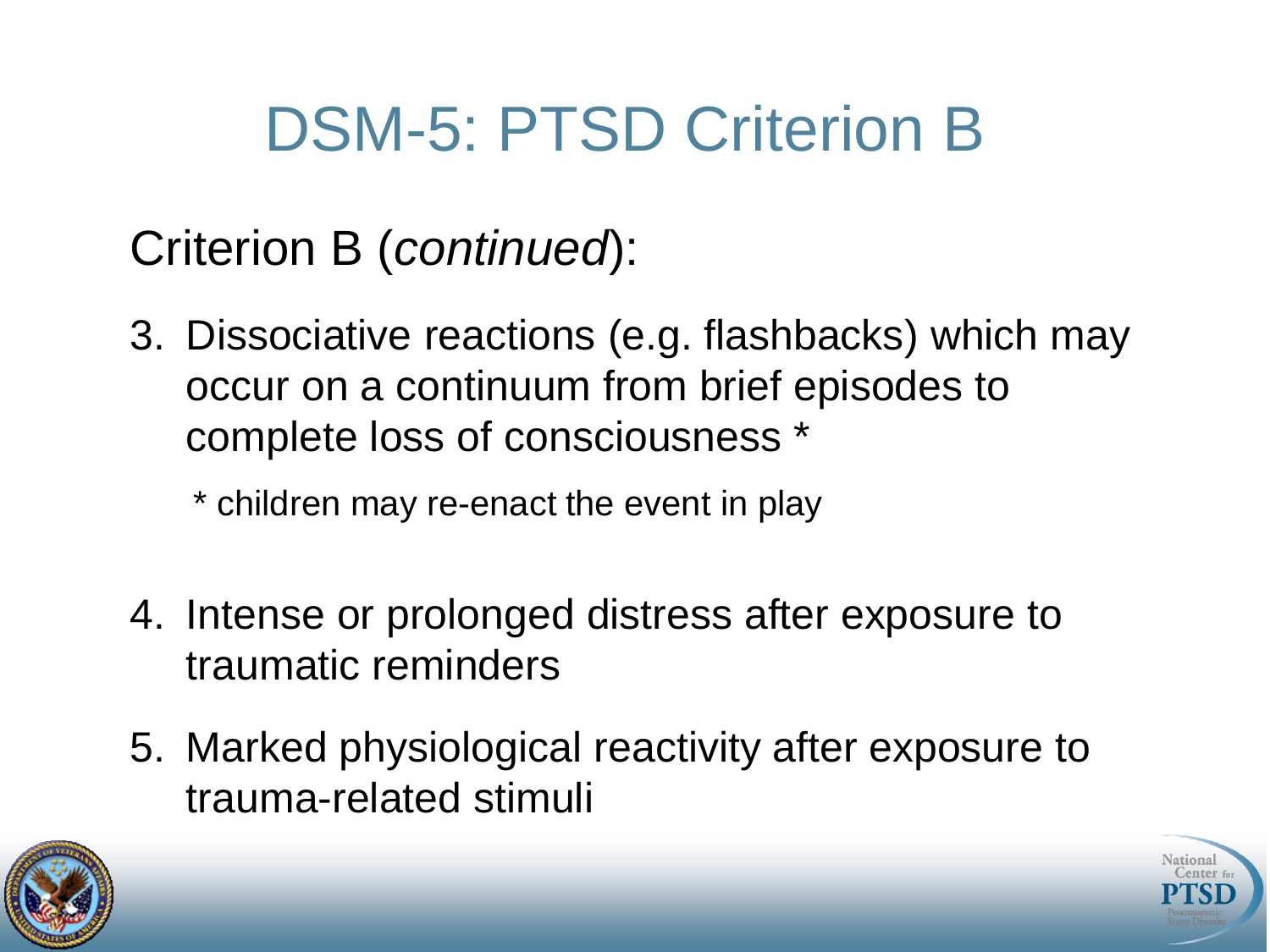#### DSM-5: PTSD Criterion C

- C.Persistent effortful avoidance of distressing trauma-related stimuli after the event (1/2 symptoms needed):
- 1. Trauma-related thoughts or feelings
- 2. Trauma-related external reminders (e.g. people, places, conversations, activities, objects or situations)



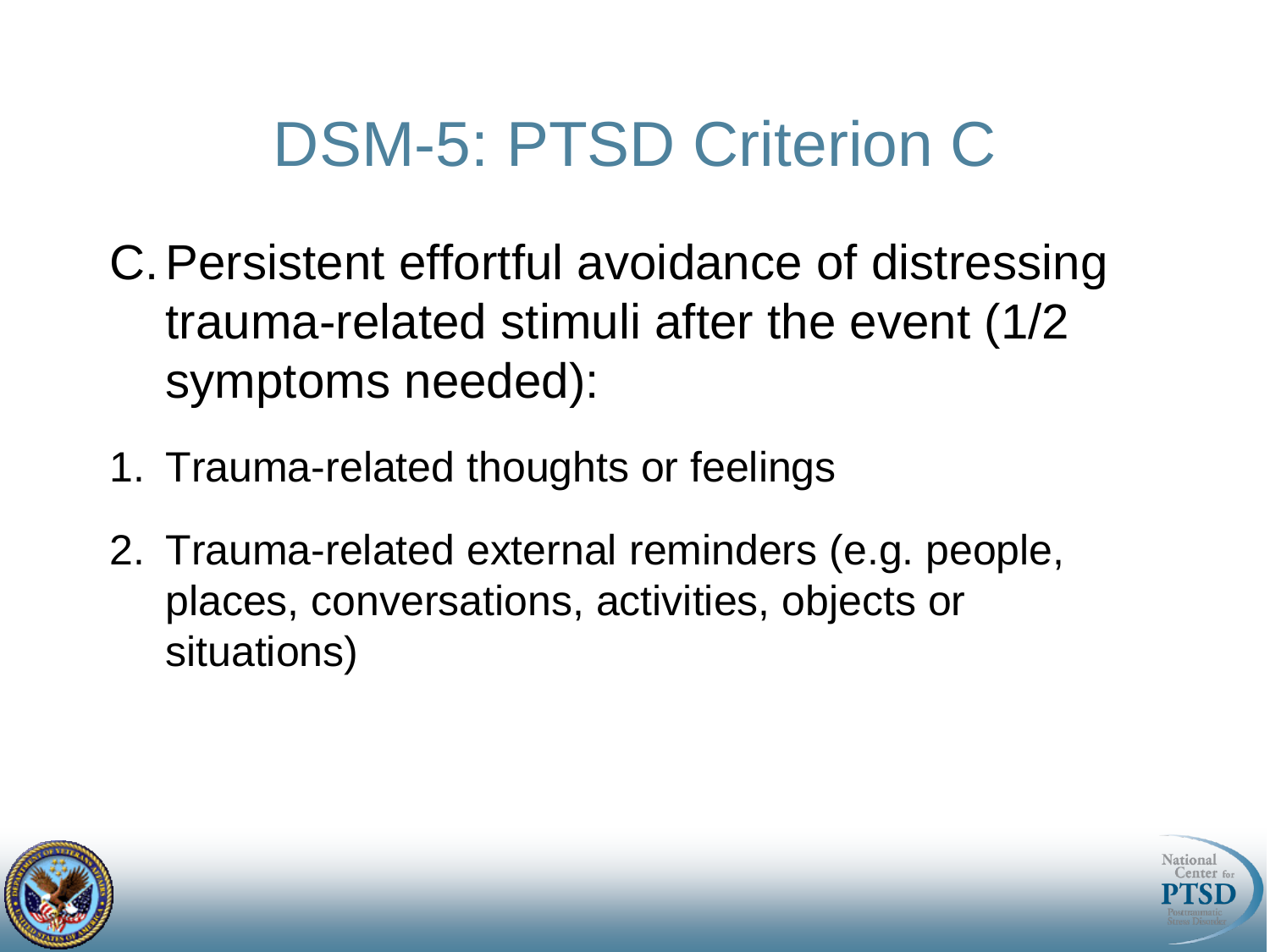#### DSM-5: PTSD Criterion D

- D.Negative alterations in cognitions and mood that began or worsened after the traumatic event (2/7 symptoms needed)
- 1. Inability to recall key features of the traumatic event (usually dissociative amnesia; not due to head injury, alcohol or drugs) (C3 in *DSM-IV*)

*Criterion D continues on next slide.*



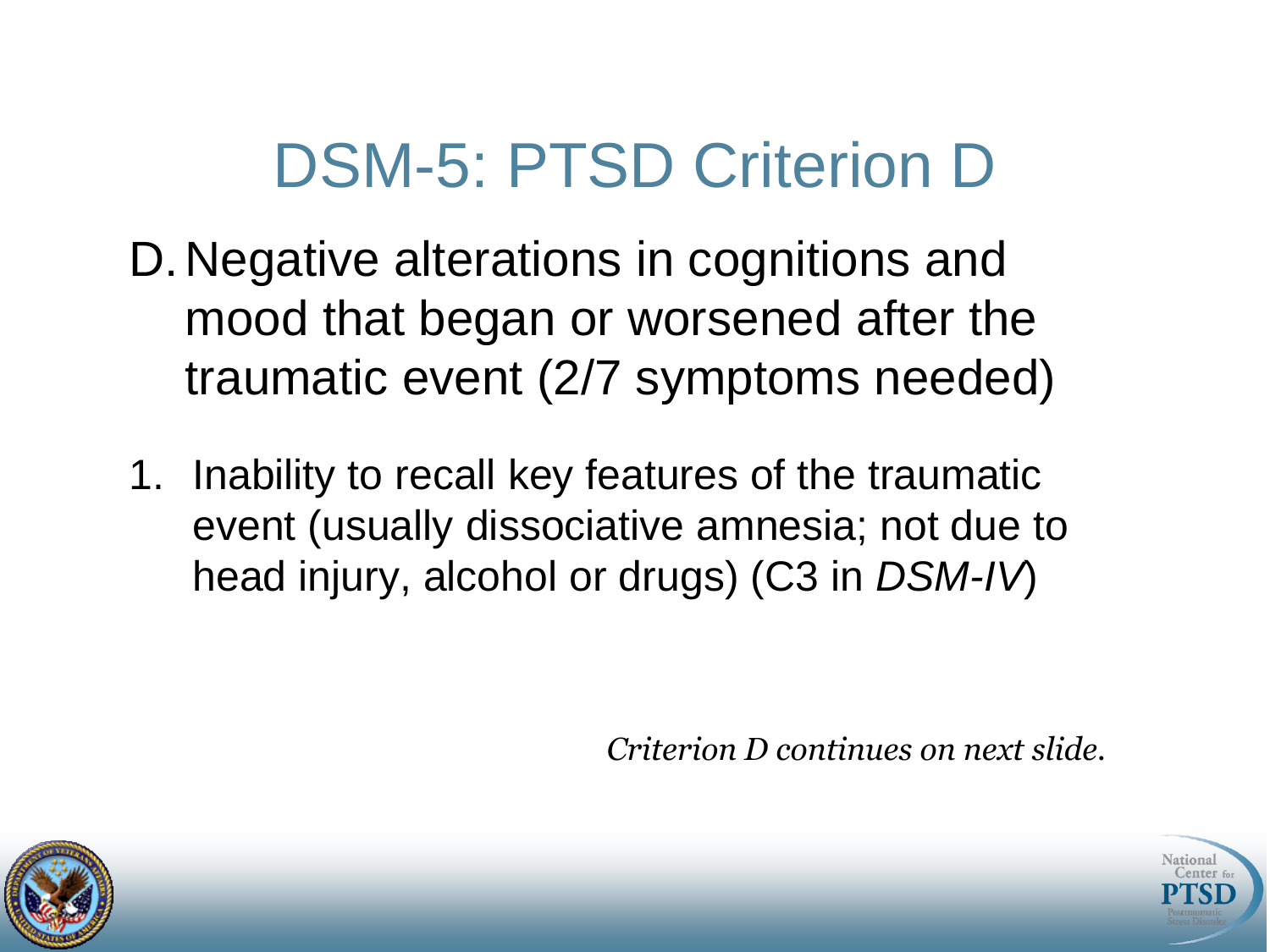# DSM-5: PTSD Criterion D

Criterion D (*continued*):

- 2. Persistent (& often distorted) negative beliefs and expectations about oneself or the world (e.g. "I am bad," "the world is completely dangerous") (C7 in *DSM-IV*)
- 3. Persistent distorted blame of self or others for causing the traumatic event or for resulting consequences (new)

*Criterion D continues on next slide.*



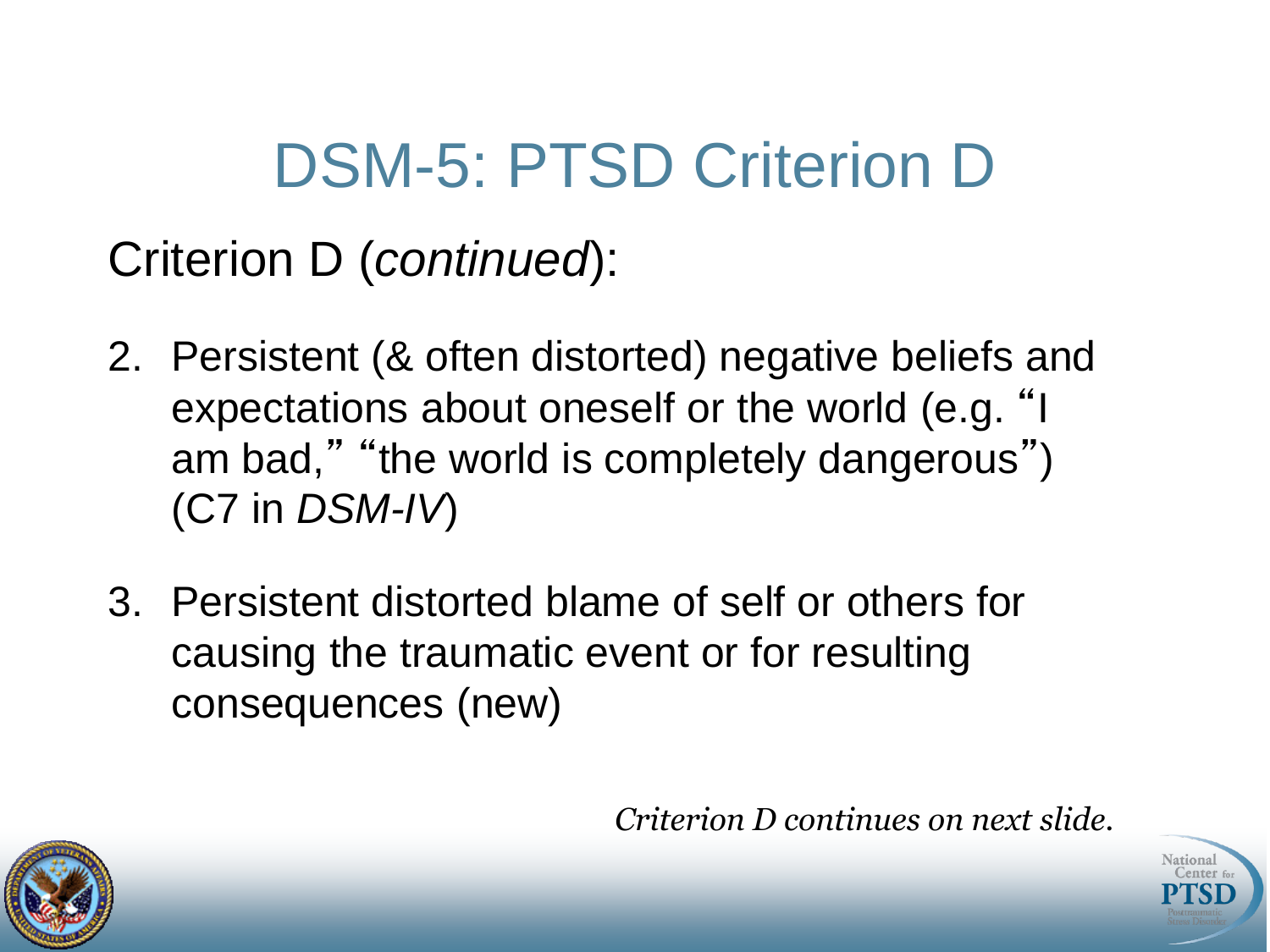### DSM-5: PTSD Criterion D

#### Criterion D (*continued*):

- 4. Persistent negative trauma-related emotions (e.g. fear, horror, anger, guilt, or shame) (new)
- 5. Markedly diminished interest in (pre-traumatic) significant activities (C4 in *DSM-IV*)
- 6. Feeling alienated from others (e.g. detachment or estrangement) (C5 in *DSM-IV*)
- 7. Constricted affect: persistent inability to experience positive emotions (C6 in *DSM-IV*)



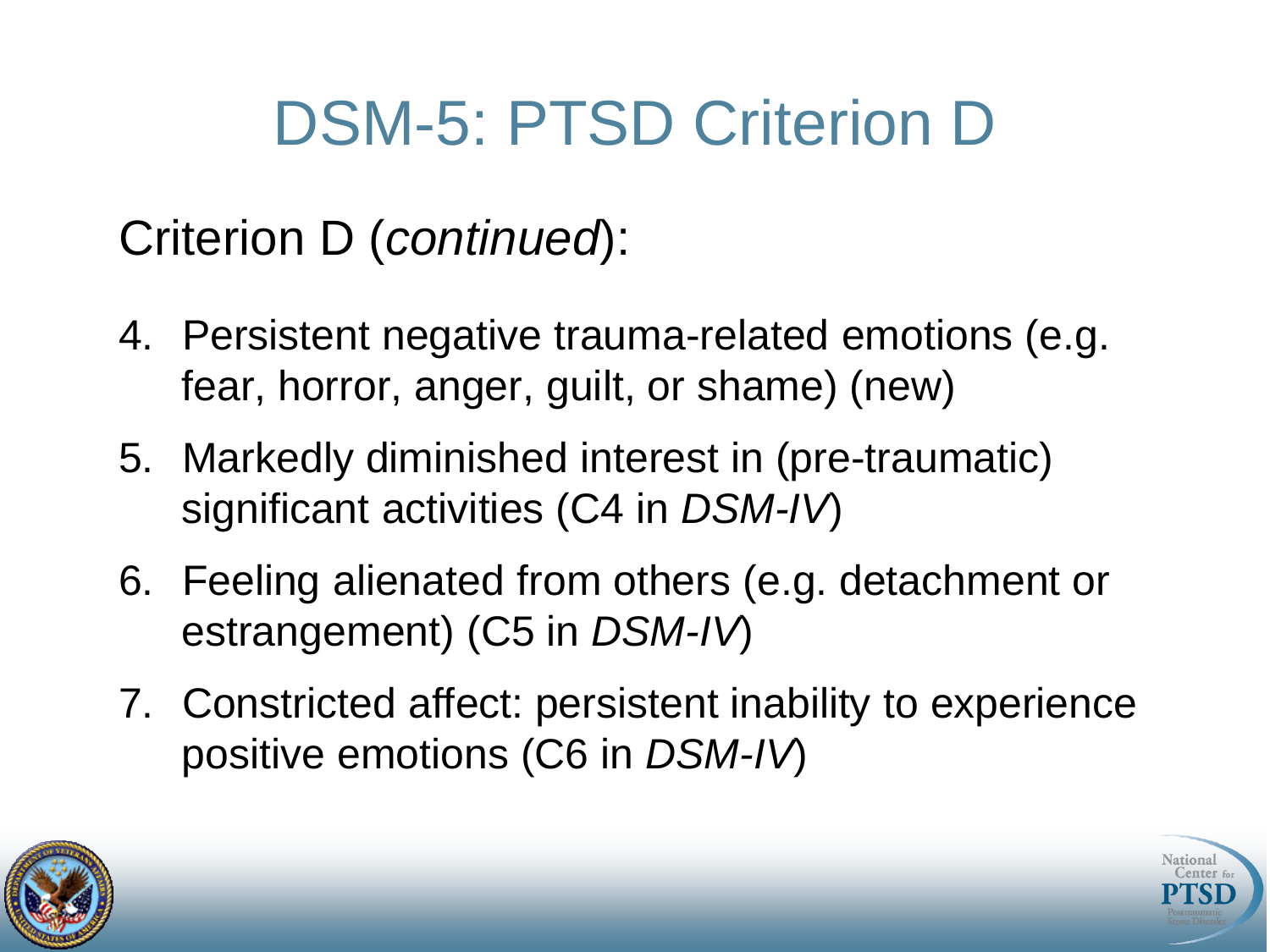#### DSM-5: PTSD Criterion E

- E. Trauma-related alterations in arousal and reactivity that began or worsened after the traumatic event (2/6 symptoms needed)
- 1. Irritable or aggressive behavior (revised D2 in *DSM-IV*)
- 2. Self-destructive or reckless behavior (new)

*Criterion E continues on next slide.*



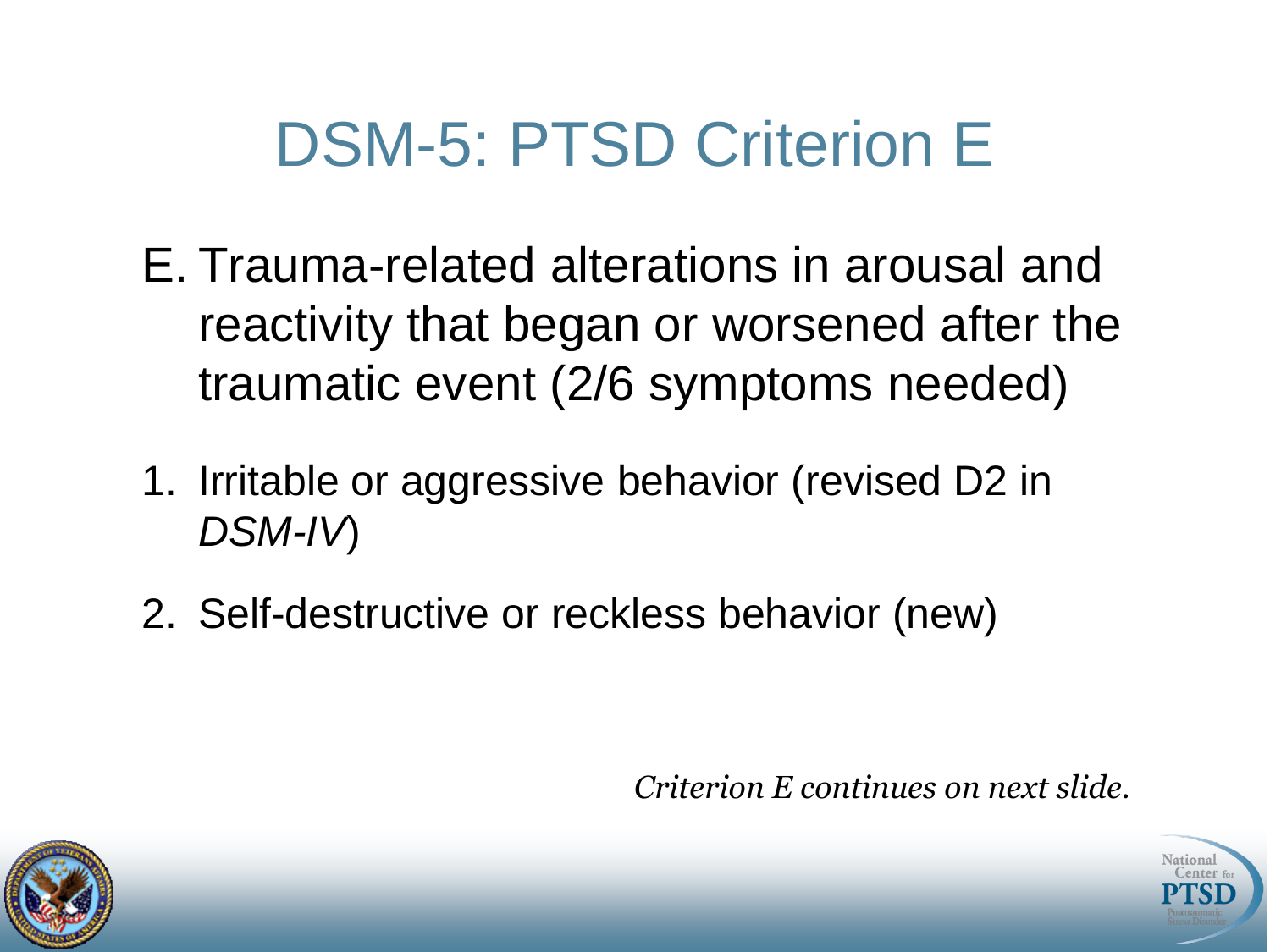### DSM-5: PTSD Criterion E

Criterion E (*continued*):

- 3. Hypervigilance (D4 in *DSM-IV*)
- 4. Exaggerated startle response (D5 in *DSM-IV*)
- 5. Problems in concentration (D3 in *DSM-IV*)
- 6. Sleep disturbance (D1 in *DSM-IV*)



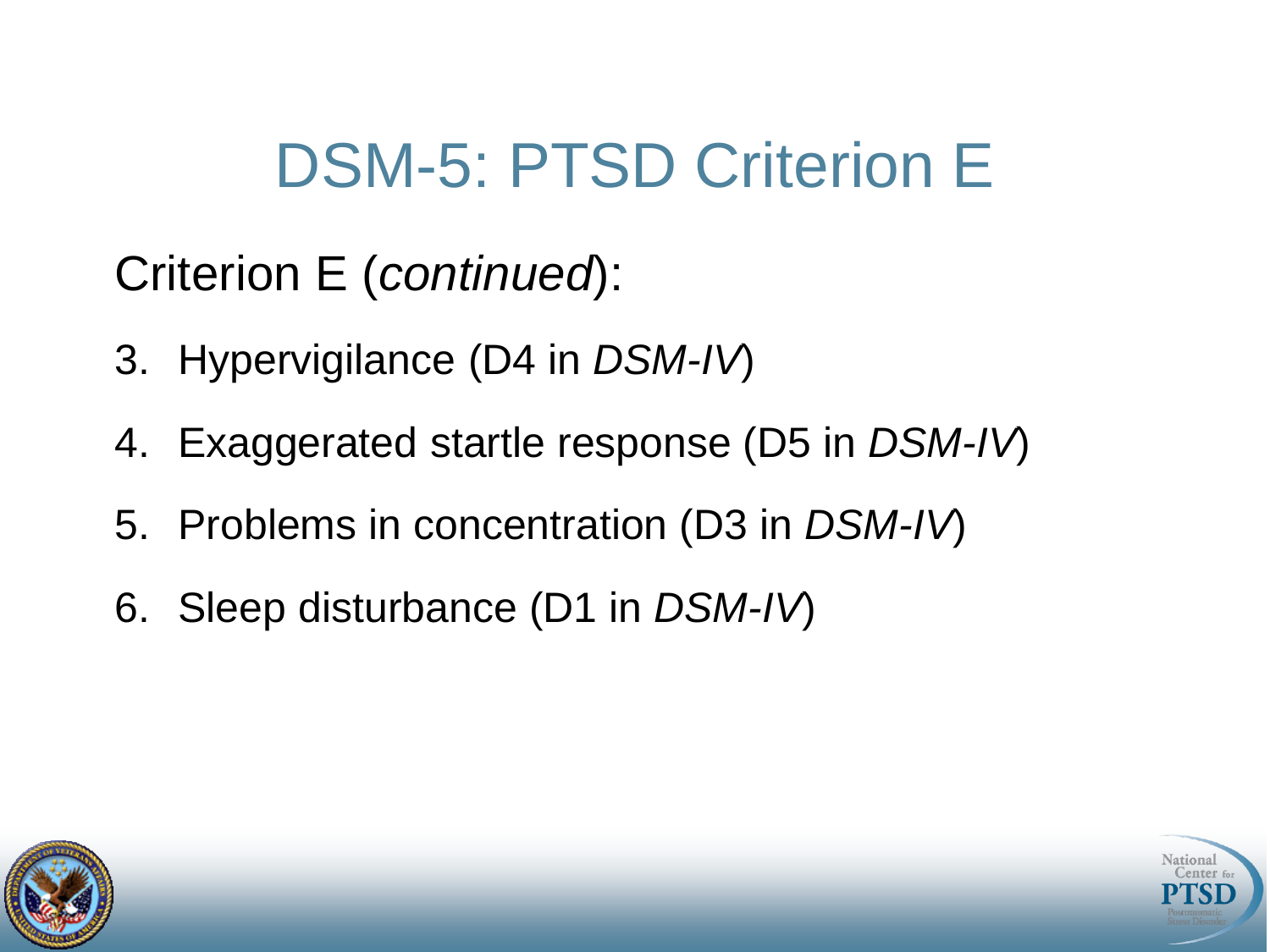#### PTSD Criteria for DSM-5

- F. Persistence of symptoms (in Criteria B, C, D and E) for more than one month
- G. Significant symptom-related distress or functional impairment
- H. Not due to medication, substance or illness



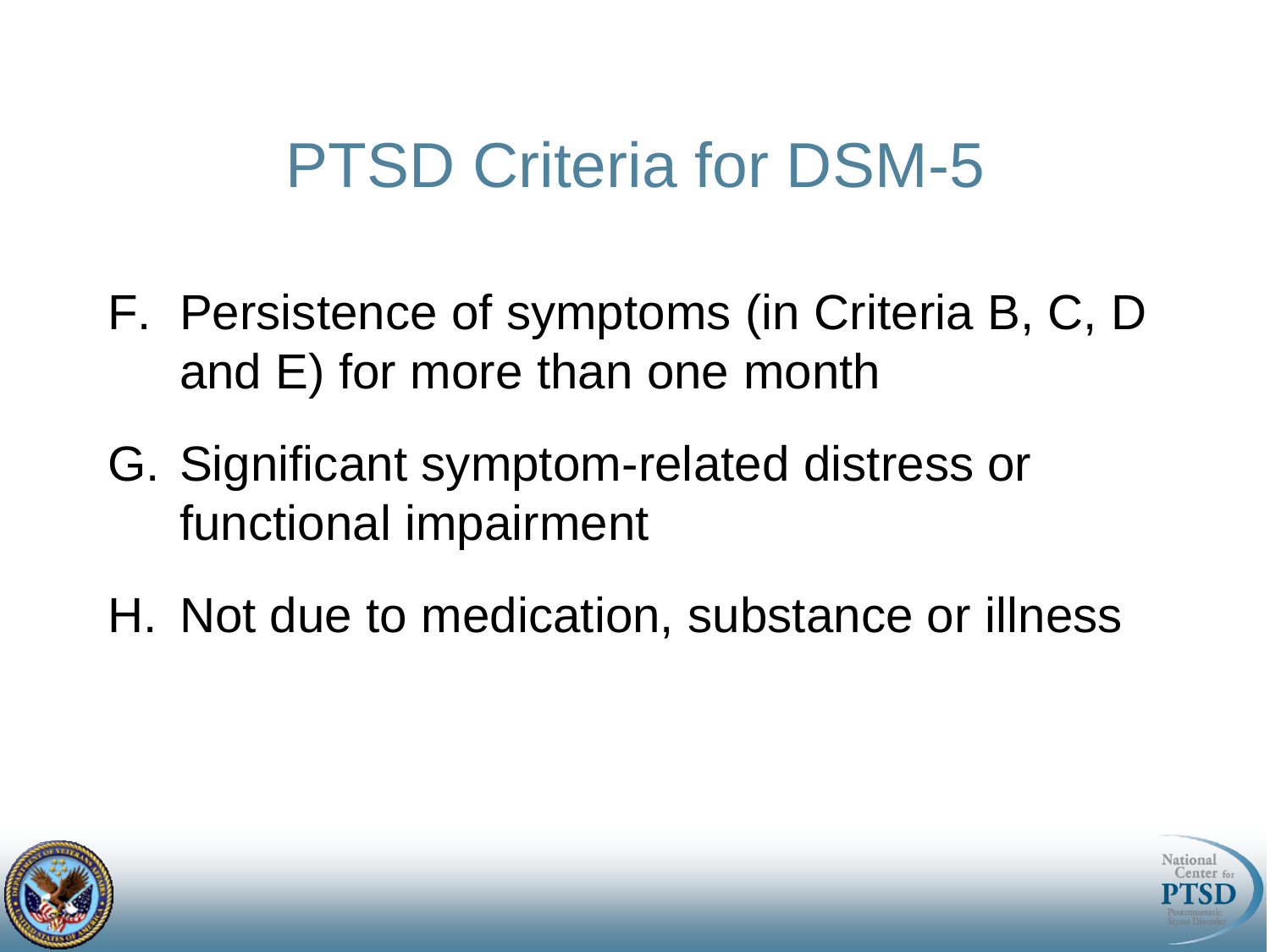## Preschool Subtype: 6 Years or Younger

Relative to broader diagnosis for adults (or those over 6 years):

- Criterion B no change (1 Sx needed)
- 1 Sx from **EITHER** Criterion C or D
	- **C cluster**  no change (2 Avoidance Sx)
	- **D cluster**  4/7 adult Sx

 $\checkmark$  Preschool does not include: amnesia; foreshortened future; persistent blame of self or others

• Criterion  $E - 5/6$  adult Sx (2 Sx needed)

 $\checkmark$  Preschool does not include reckless behavior



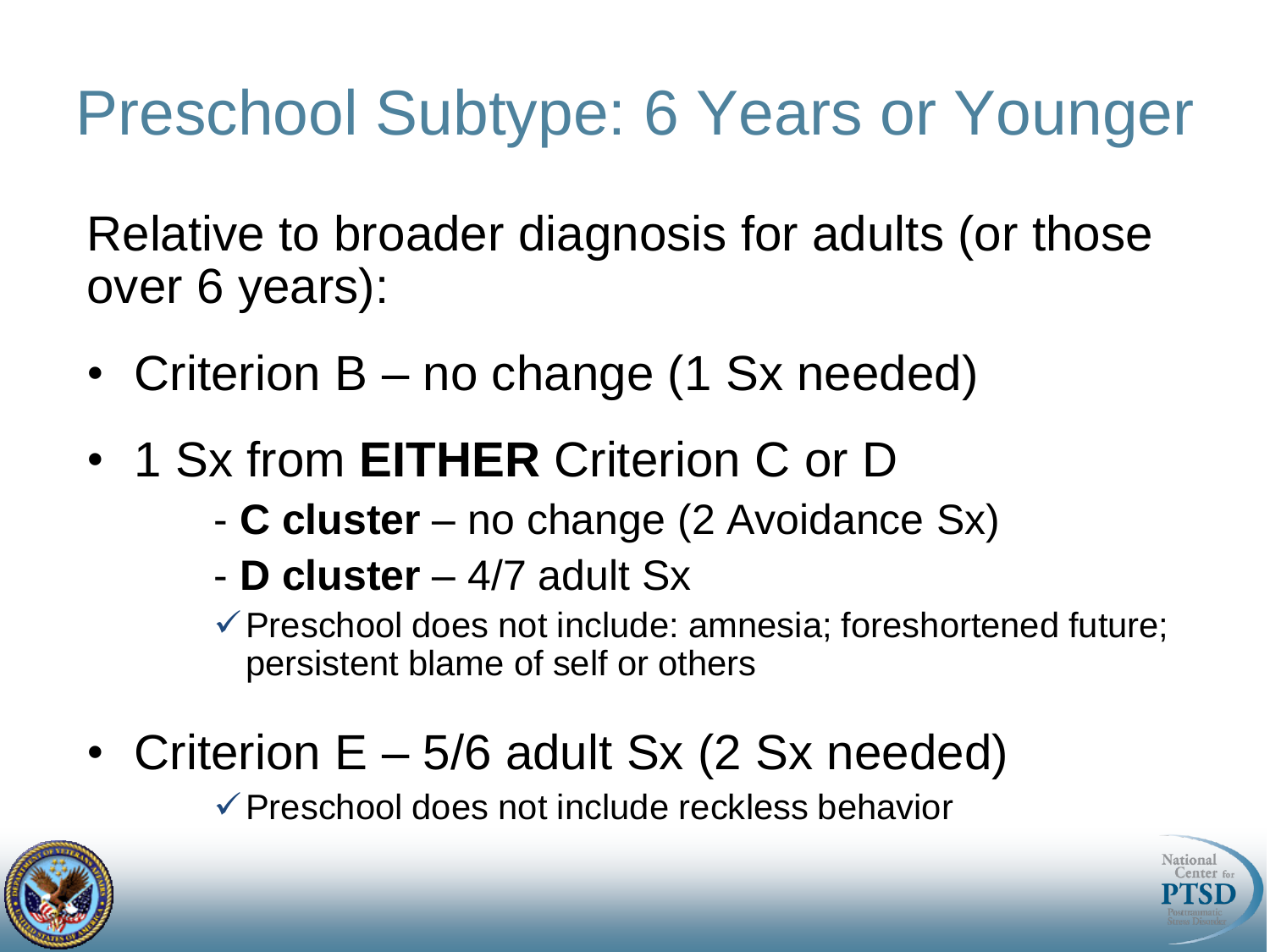Posttraumatic Stress Disorder for Children 6 Years and Younger

- A. In children (younger than 6 years), exposure to actual or threatened death, serious injury, or sexual violence, as follows:
- 1. Direct exposure
- 2. Witnessing, in person, (especially as the event occurred to primary caregivers) Note: Witnessing does not include viewing events in electronic media, television, movies, or pictures.
- 3. Indirect exposure, learning that a parent or caregiver was exposed



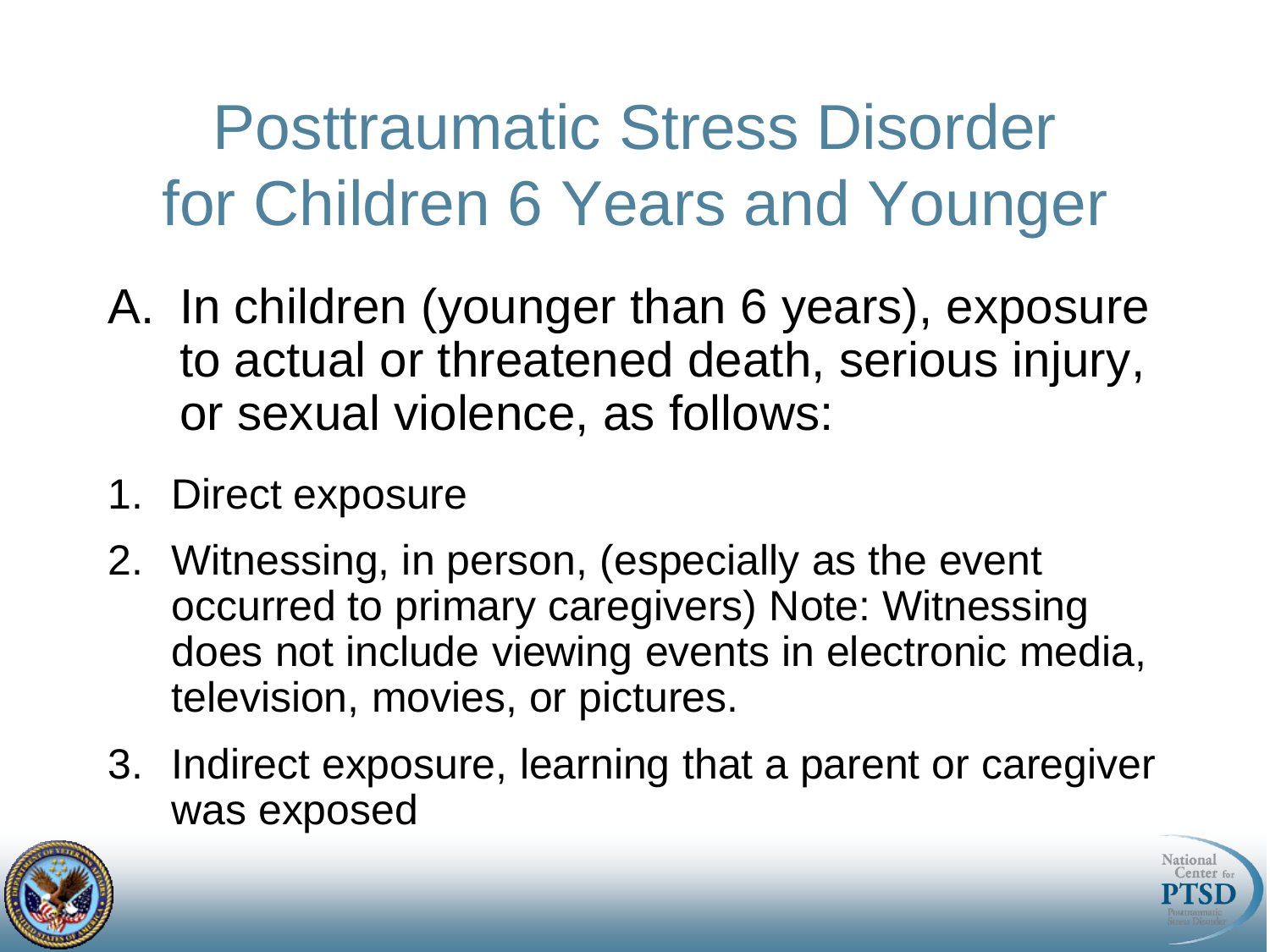### DSM-5: Preschool PTSD Criterion B

- B. Presence of one or more intrusion symptoms associated with the traumatic event(s), beginning after the traumatic event(s) occurred:
- 1. Recurrent, involuntary, and intrusive distressing recollections (which may be expressed as play)
- 2. Traumatic nightmares in which the content or affect is related to the traumatic event(s). Note: It's not always possible to determine that the frightening content is related to the traumatic event.

*Criterion B continues on next slide.*



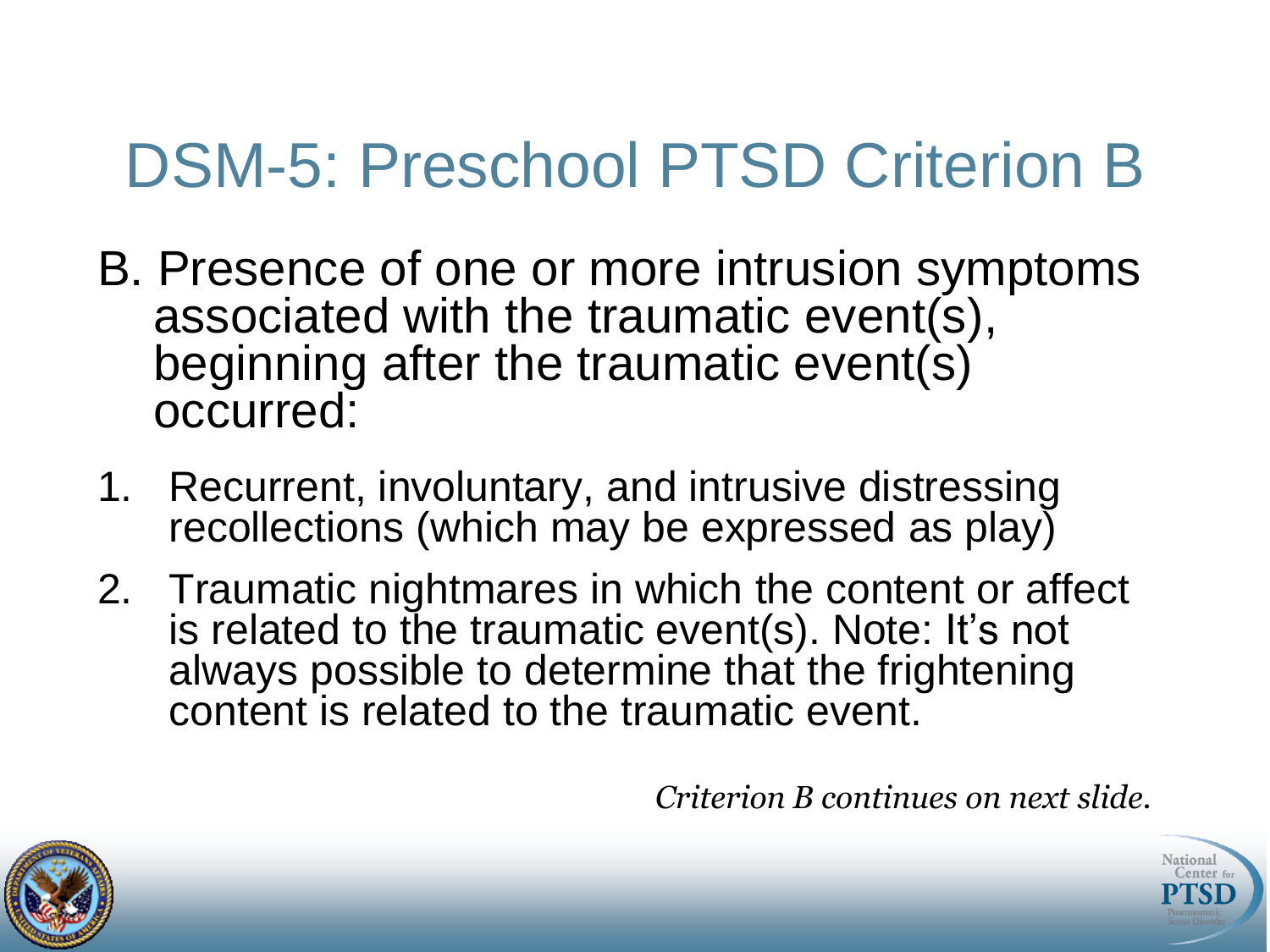# DSM-5: Preschool PTSD Criterion B

Criterion B (*continued*):

- 3. Dissociative reactions (e.g., flashbacks); such trauma-specific re-enactment may occur in play
- 4. Intense or prolonged distress after exposure to traumatic reminders
- 5. Marked physiological reactions after exposure to trauma-related stimuli



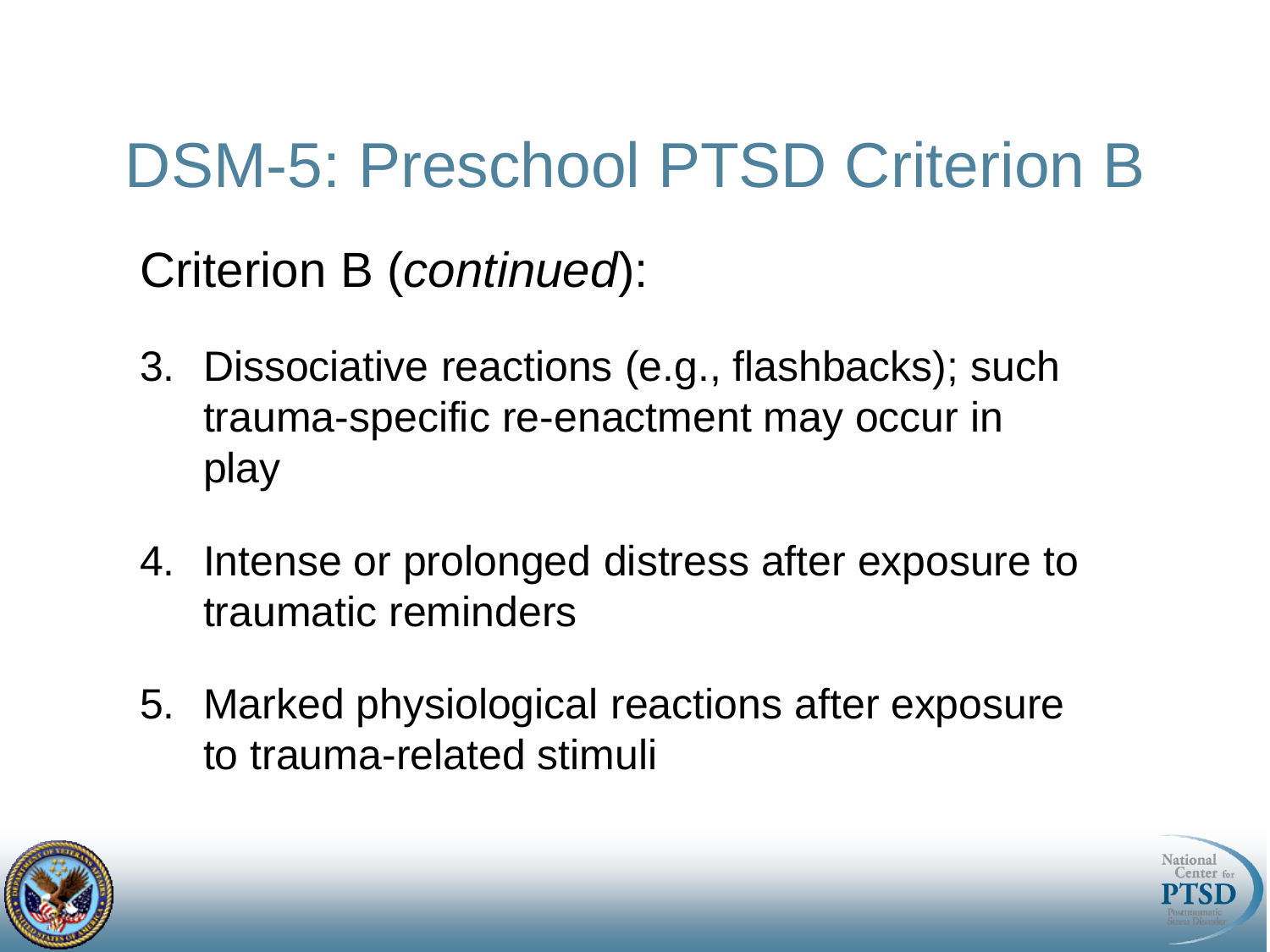# DSM-5: Preschool PTSD Criterion C

One or more symptoms from *either* Criterion C or D below:

- C.Persistent effortful avoidance of trauma-related stimuli:
- 1. Avoidance of activities, places, or physical reminders
- 2. Avoidance of people, conversations, or interpersonal situations

*Criterion D continues on next slide.*



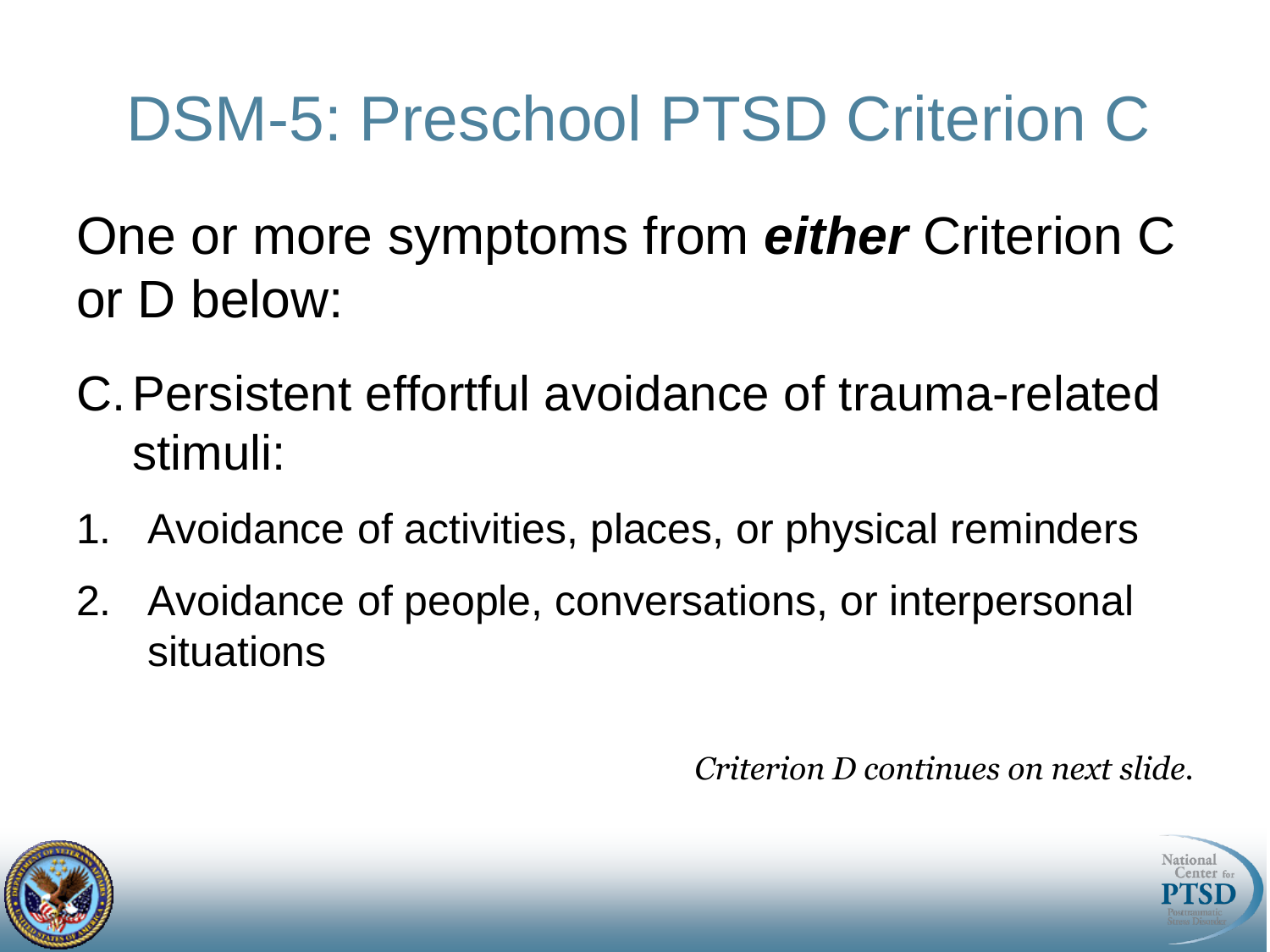# DSM-5: Preschool PTSD Criterion D

- D.Persistent trauma-related negative alterations in cognitions and mood beginning or worsening after the traumatic event occurred, as evidenced by one or more of the following:
- 1. Negative emotional states (e.g., fear, guilt, sadness, shame, confusion)
- 2. Diminished interest in significant activities, including constriction of play
- 3. Socially withdrawn behavior
- 4. Reduced expression of positive emotions



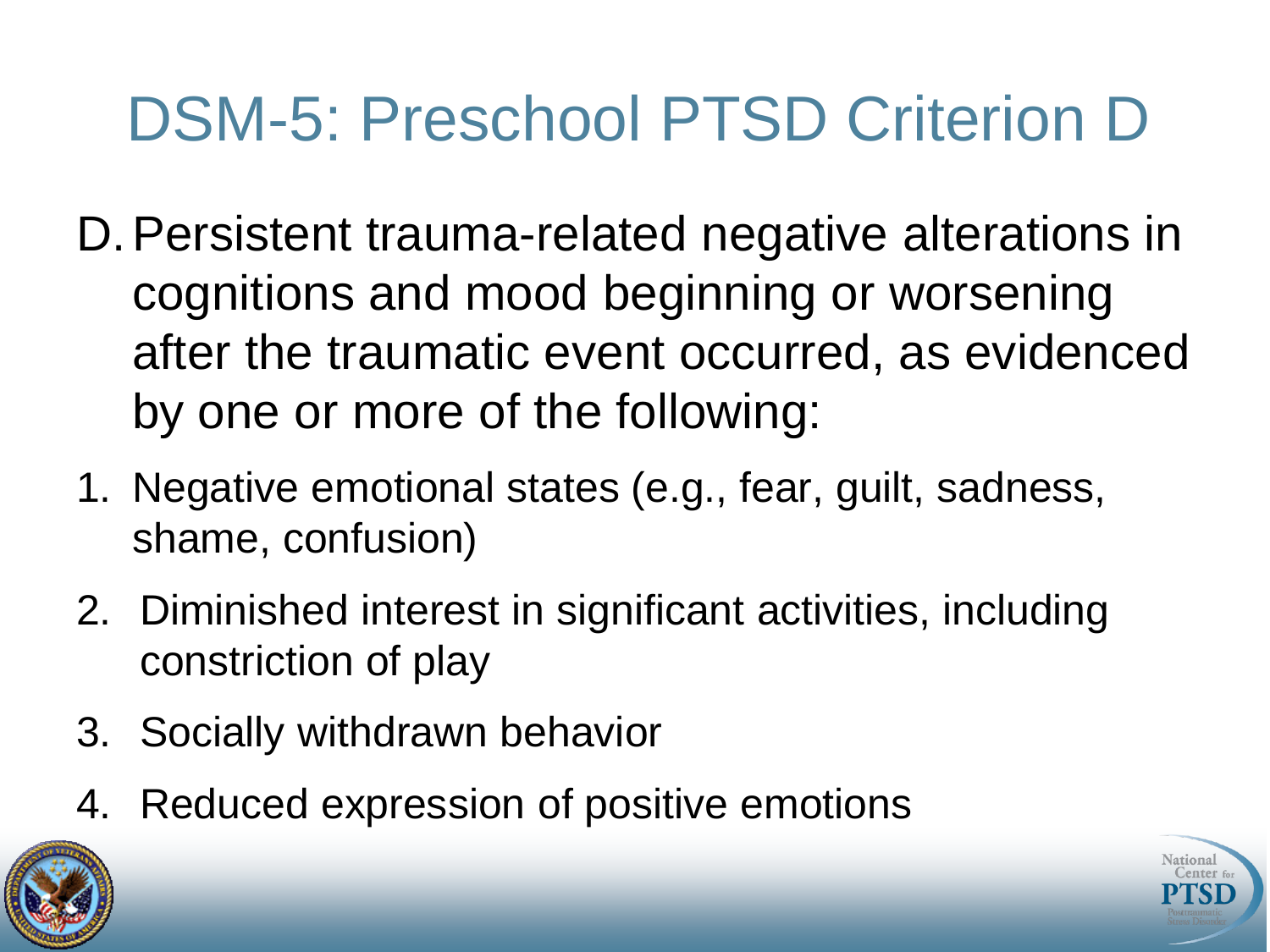### DSM-5: Preschool PTSD Criterion E

- E. Alterations in arousal and reactivity associated with the traumatic event,, as evidenced by two or more of the following:
- 1. Irritable behavior and angry outbursts (including extreme temper tantrums)
- 2. Hypervigilance
- 3. Exaggerated startle response
- 4. Problems with concentration
- 5. Sleep disturbance



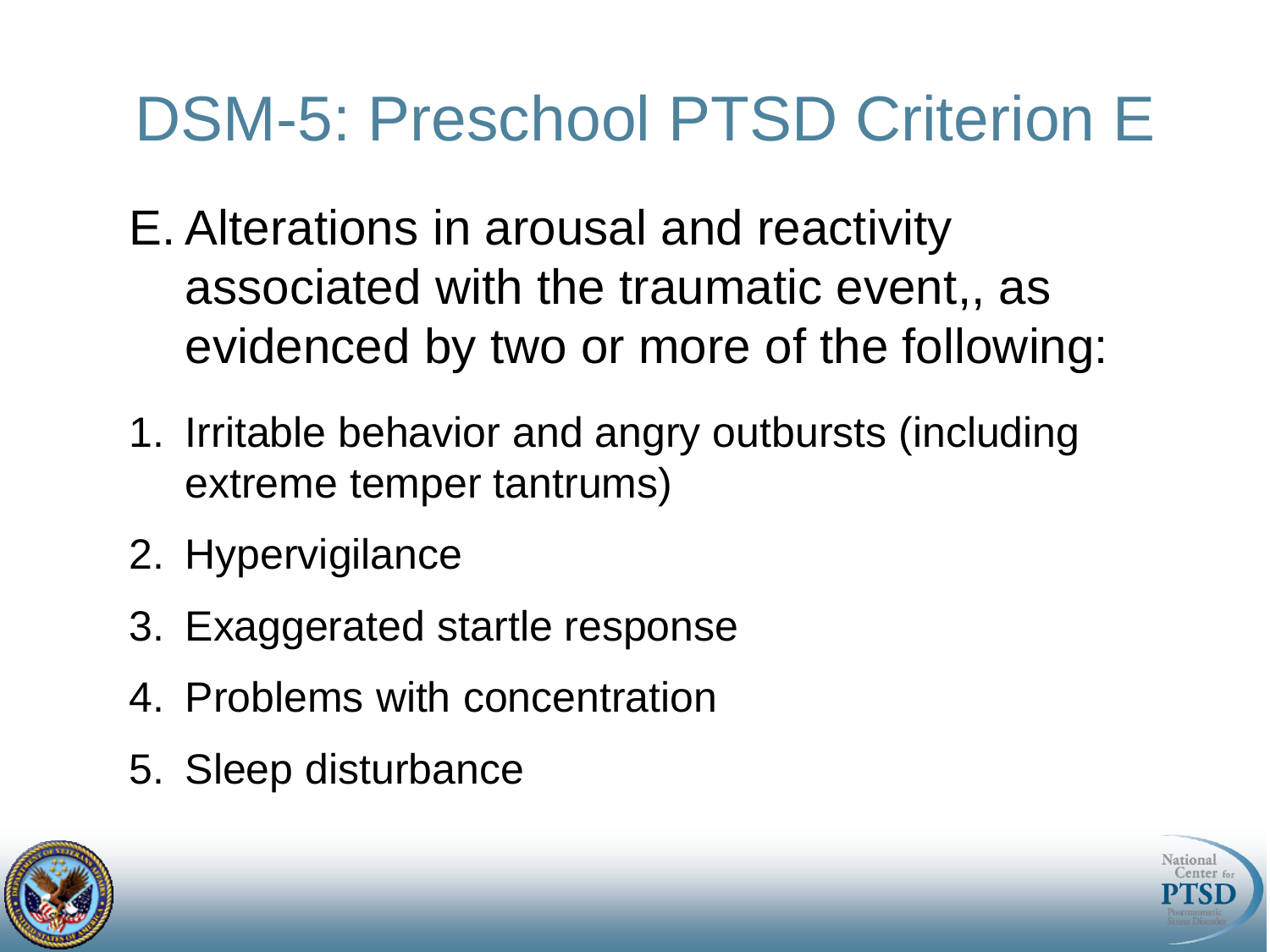#### Preschool PTSD for DSM-5

- F. Duration (of Criteria B, C, D and E) is more than 1 month
- G. The symptoms causes clinically significant distress or impairment in relationships
- H. Symptoms are not attributable to a substance (e.g., medication or alcohol) or medical condition



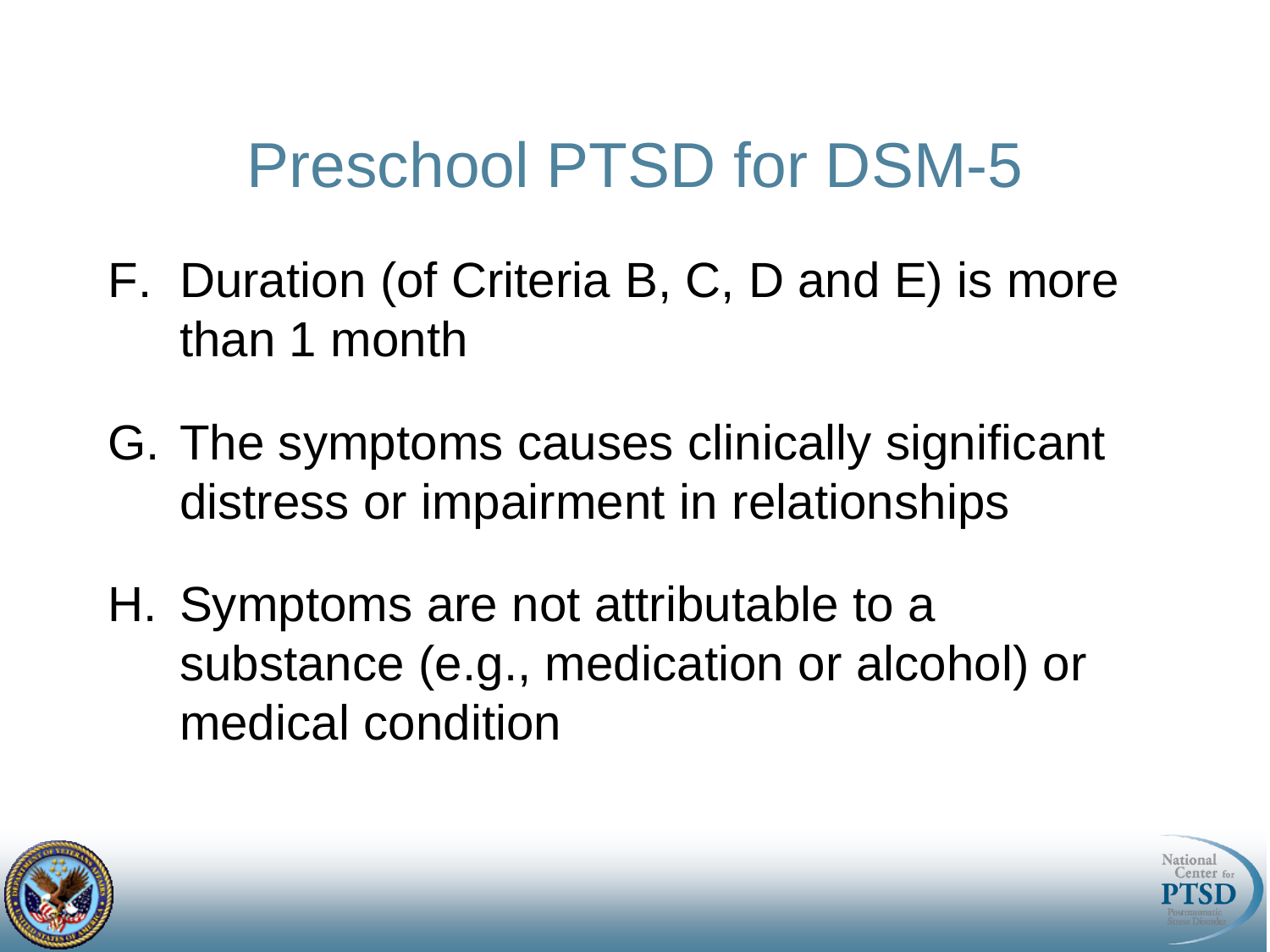#### Dissociative Subtype of PTSD

New subtype for both age groupings of PTSD diagnosis:

- Meets PTSD diagnostic criteria
- Experiences additional high levels of depersonalization or derealization
- Dissociative symptoms are not related to substance use or other medical condition



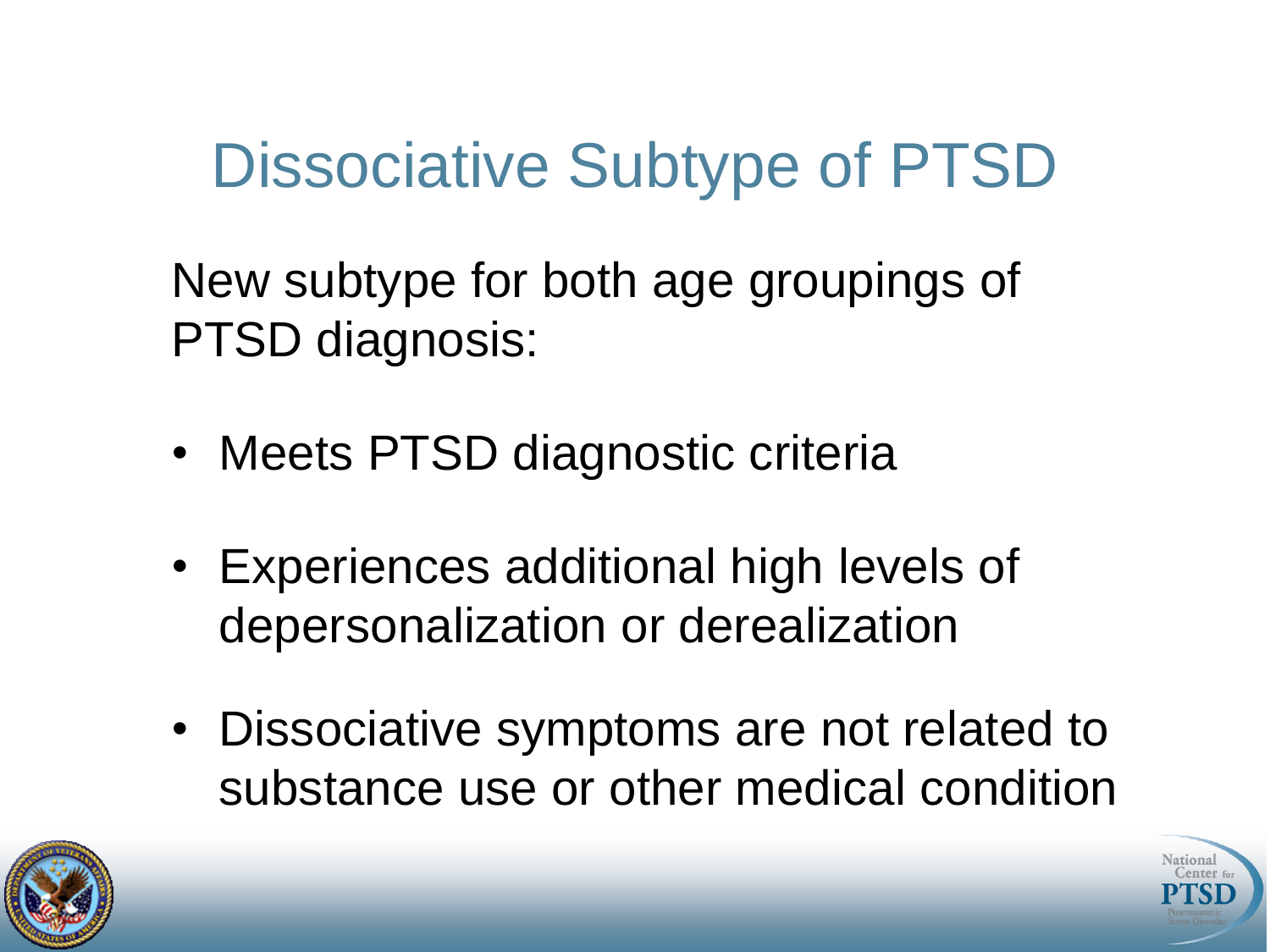#### Summary: PTSD in DSM-5

Perhaps PTSD should be reconceptualized as a spectrum disorder in which several distinct pathological posttraumatic phenotypes are distinguished symptomatically & psychobiologically.

If so, optimal treatment for one phenotype might not necessarily be the best treatment for another.



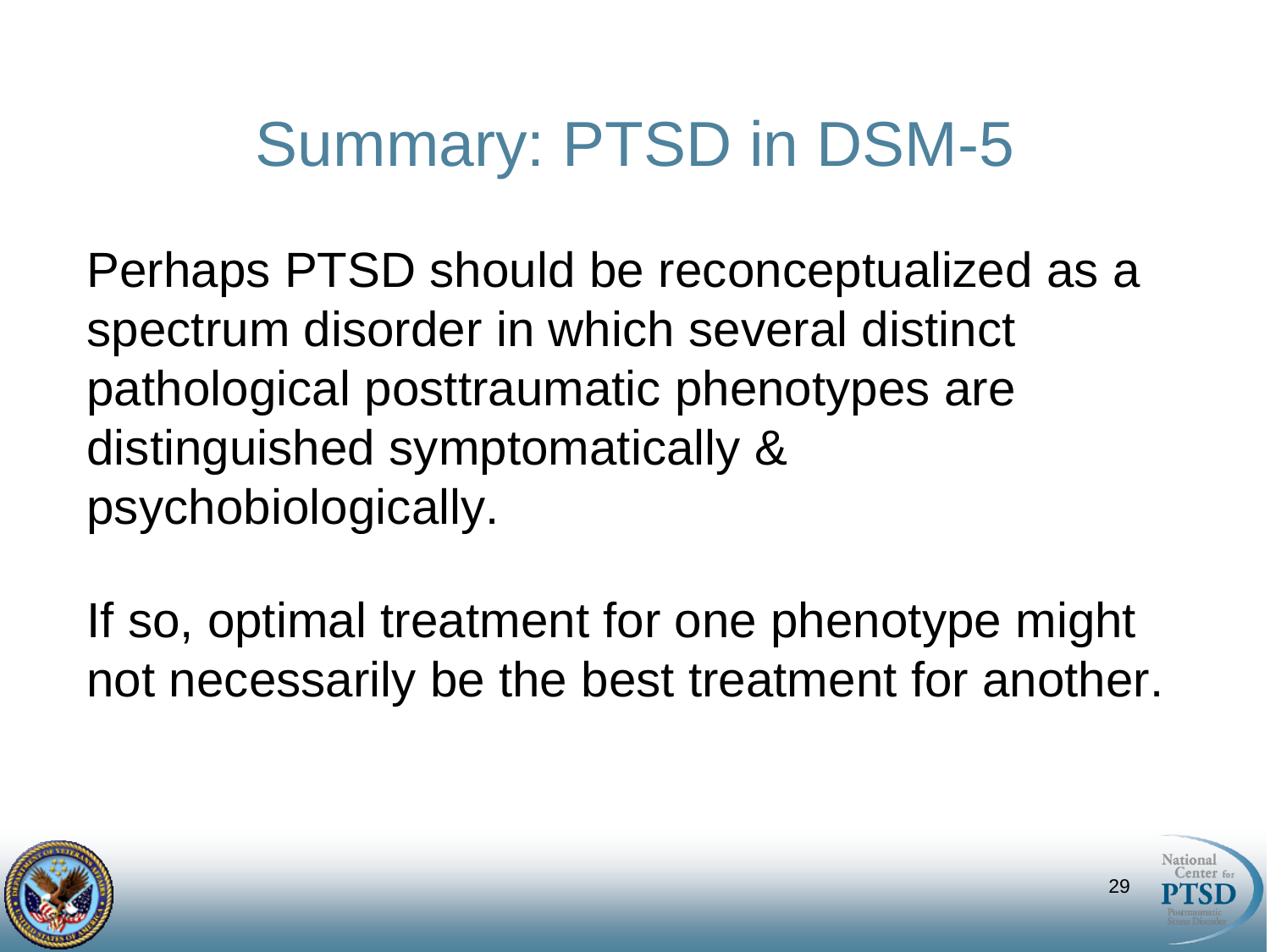#### DSM-IV Acute Stress Disorder

- A. PTSD A Criterion
	- $A_1$  &  $A_2$  symptoms
- B. Dissociative symptoms  $(23)$ 
	- 1. Numbing, detachment,  $\psi$  emotional responsiveness
	- 2. Reduction in awareness ("dazed")
	- 3. Derealization
	- 4. Depersonalization
	- 5. Dissociative Amnesia



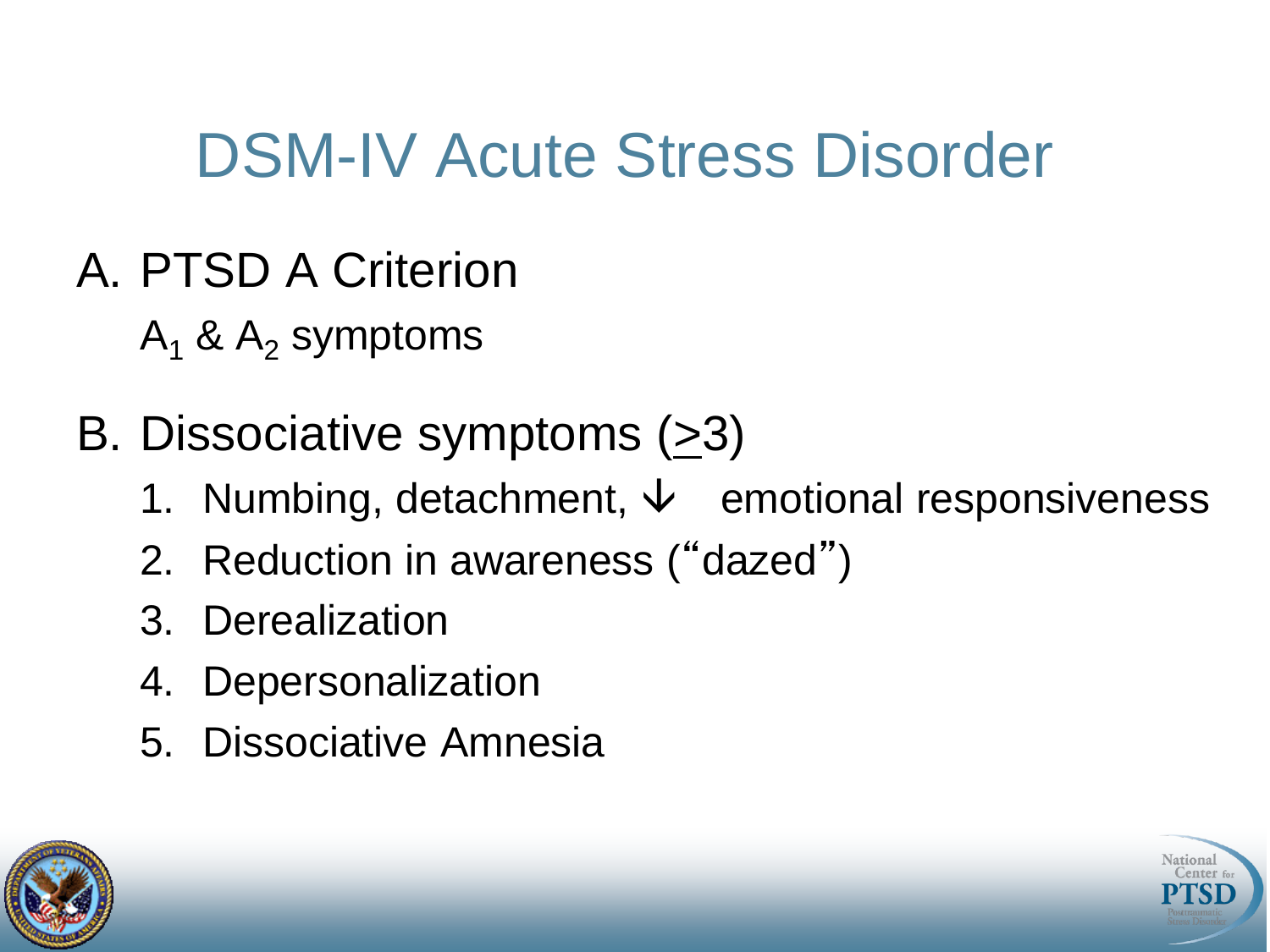#### DSM-IV Acute Stress Disorder

- C. >1 PTSD Intrusion Symptom
- D. >1 PTSD Avoidance Symptom
- E. >1 PTSD Arousal Symptom
- F. Clinically Significant Distress or Impairment
- G. Duration >2 days; <1 month
- H. Not due to other cause (Intoxication, medical condition, etc.)



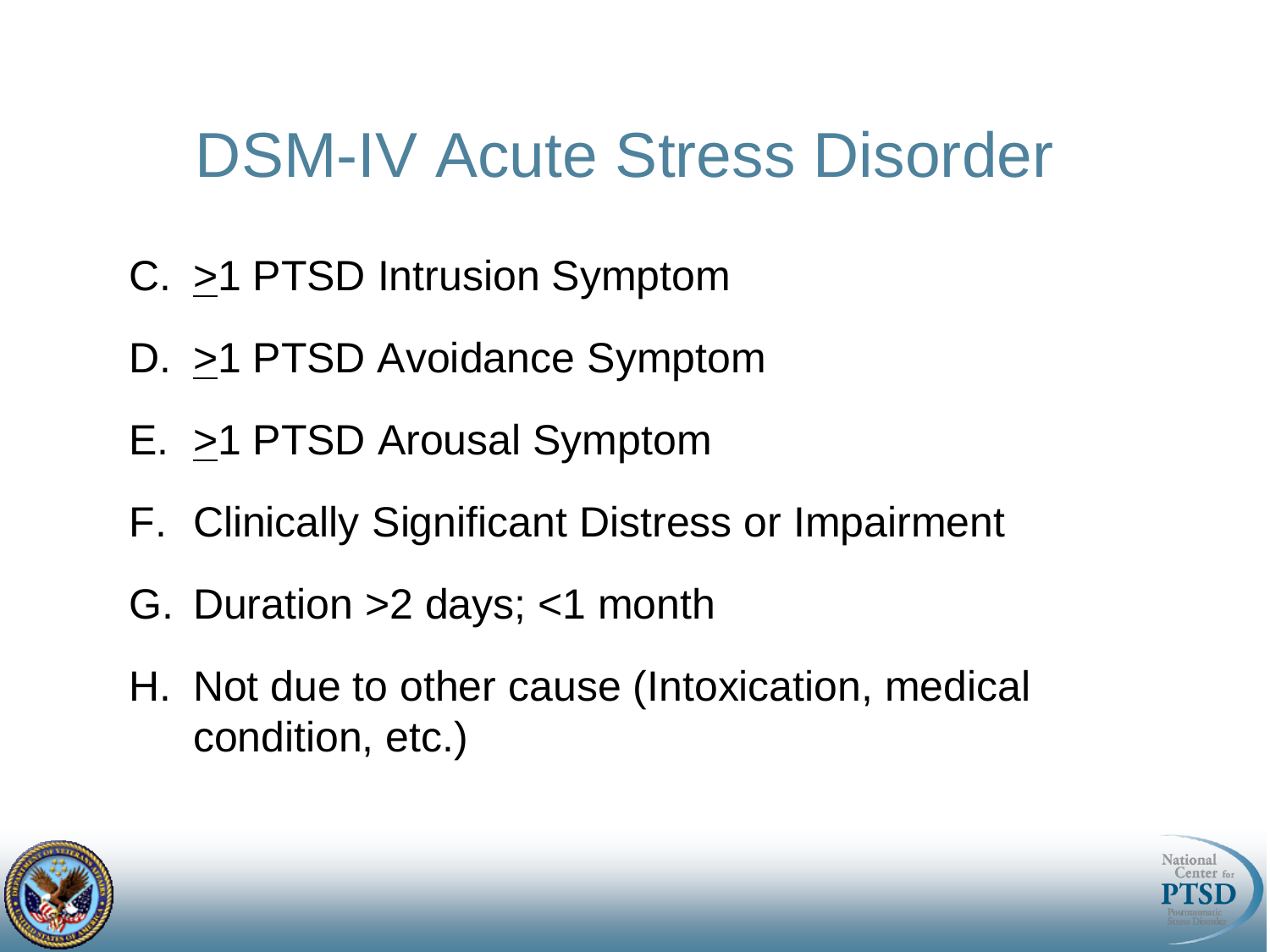#### DSM-5: Acute Stress Disorder

- A. PTSD A Criterion
- B. No mandatory (e.g., dissociative, etc.) symptoms from any cluster
- C. Nine (or more) of the following (with onset or exacerbation after the traumatic event):
	- $\blacksquare$  Intrusion (4)
	- Negative Mood (1)
	- Dissociative (2)
	- **Avoidance (2)**
	- Arousal (5)



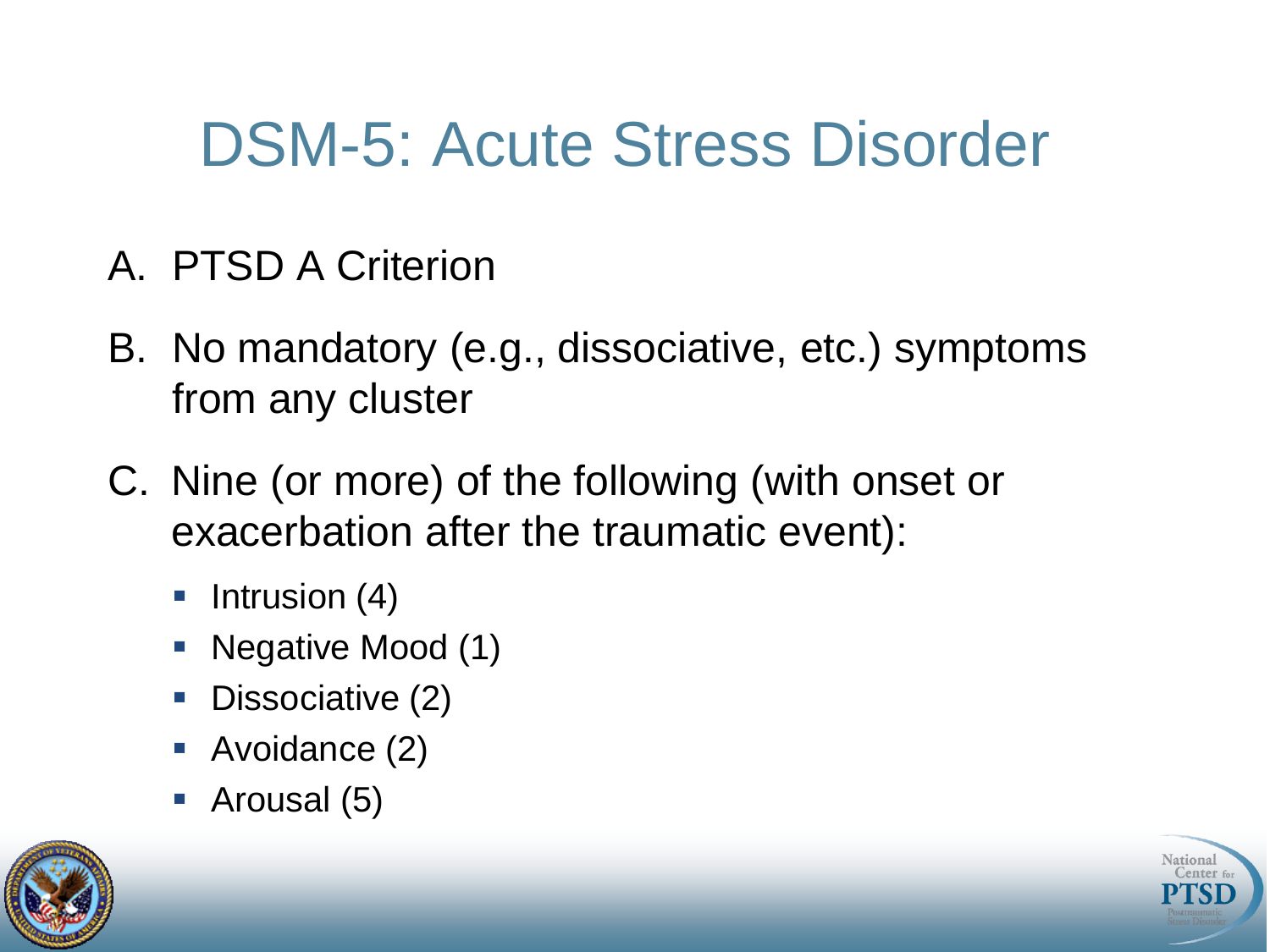#### DSM-5: Adjustment Disorders

No change from DSM-IV Criteria

- Retains various subtypes (depressed, anxiety, disturbed conduct, mixed)
- APA rejected ASD/PTSD & Bereavement **Subtypes**

Criterion D:

• The symptoms do not represent normal bereavement



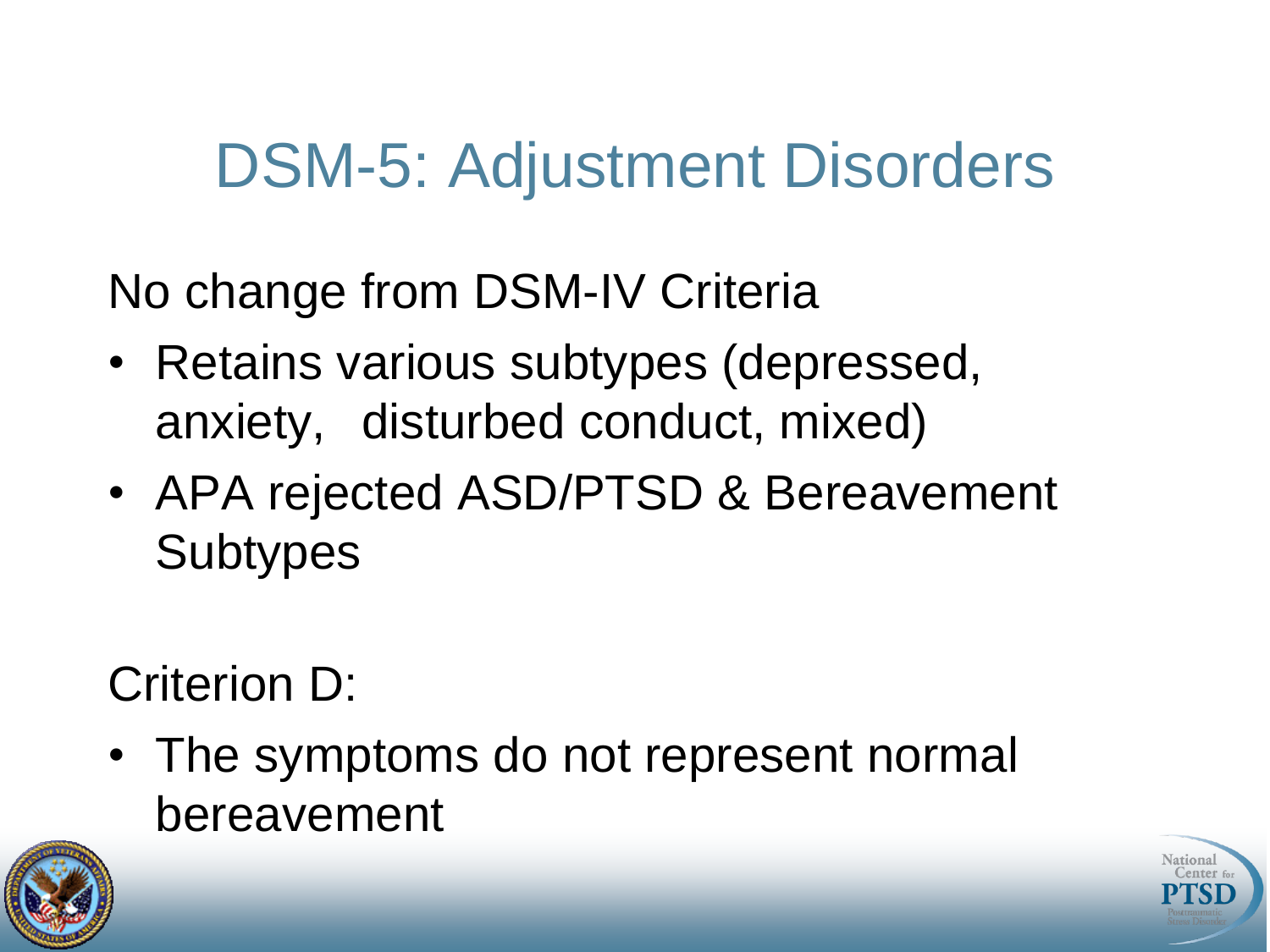#### Chronic Adjustment Disorder

- Omitted by mistake from DSM-5
- Acute AD less than 6 months
- Chronic AD –cannot persist more than 6 months after termination of stressor or its consequences



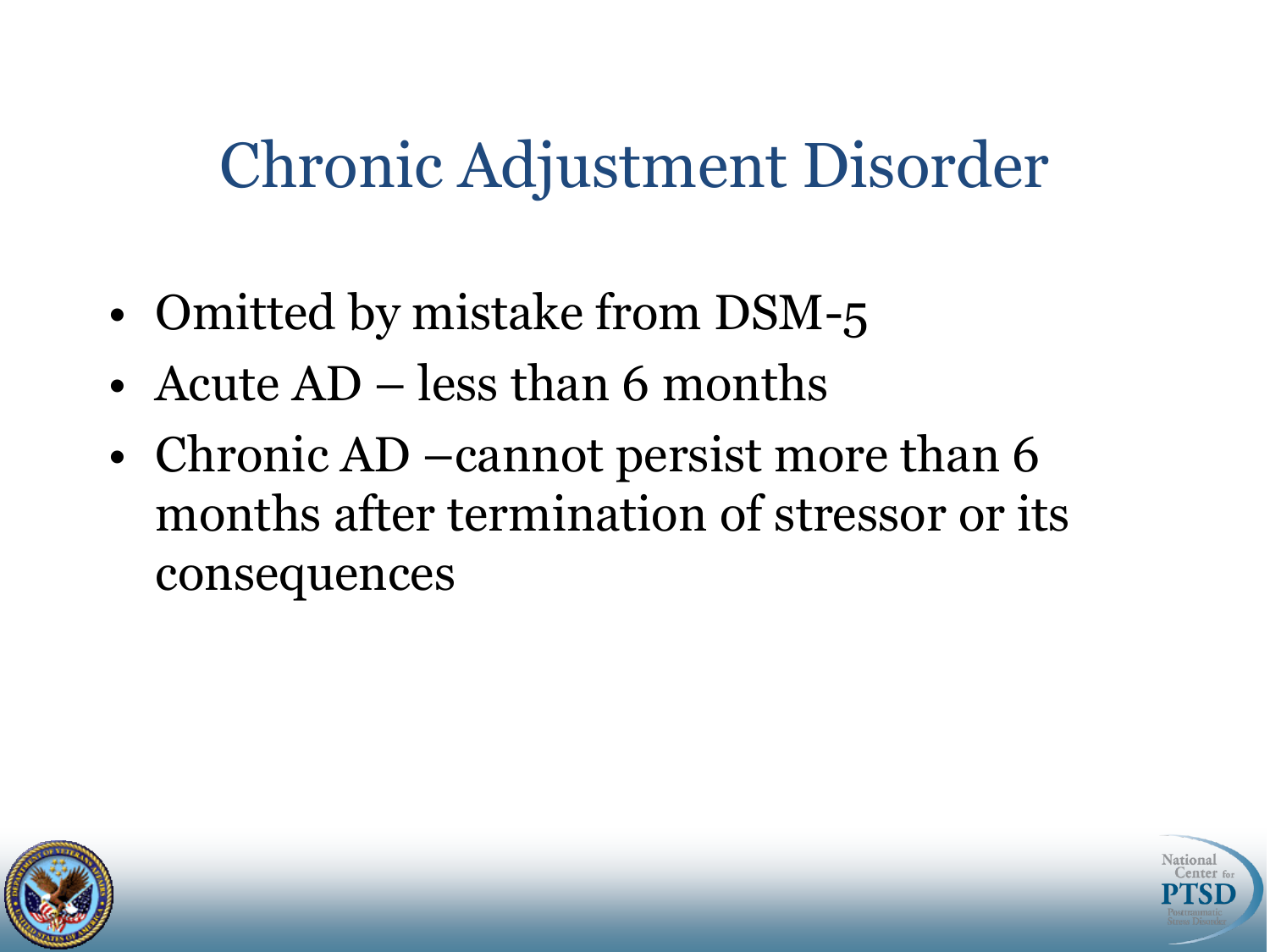Other Specified Trauma/Stressor-Related Disorder (309.89)

- AD with duration more than 6 months without prolonged duration of stressor
	- subthreshold PTSD
	- persistent complex bereavement disorder
	- ataques nervios and other cultural symptoms



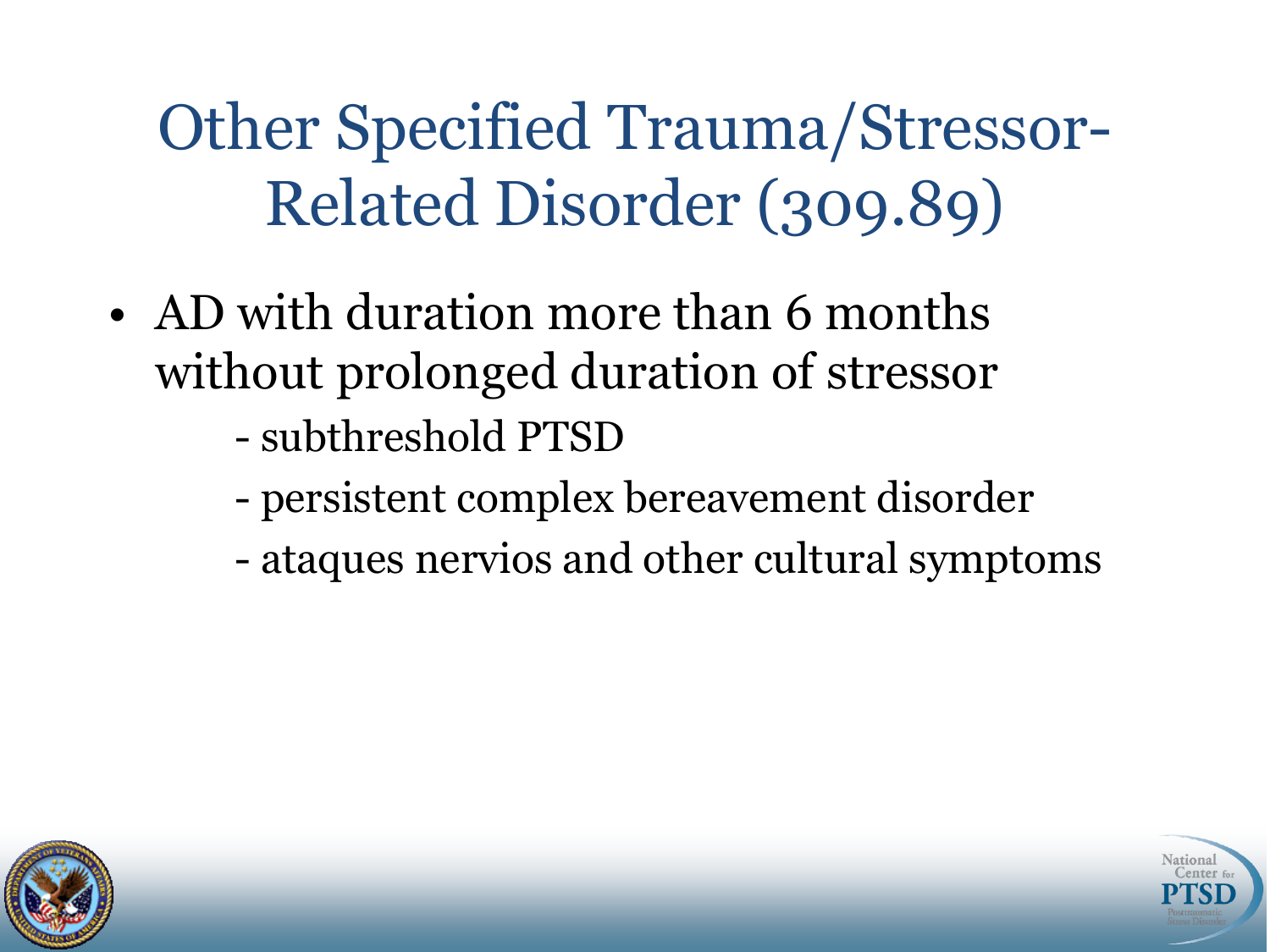#### DSM-IV: Reactive Attachment Disorder

RAD has been reconfigured from one disorder with two subtypes into two distinctive disorders in DSM-5

- RAD: an emotionally withdrawn/inhibited phenotype
- Disinhibited Social Engagement Disorder (DSES): an indiscriminately social/disinhibited phenotype



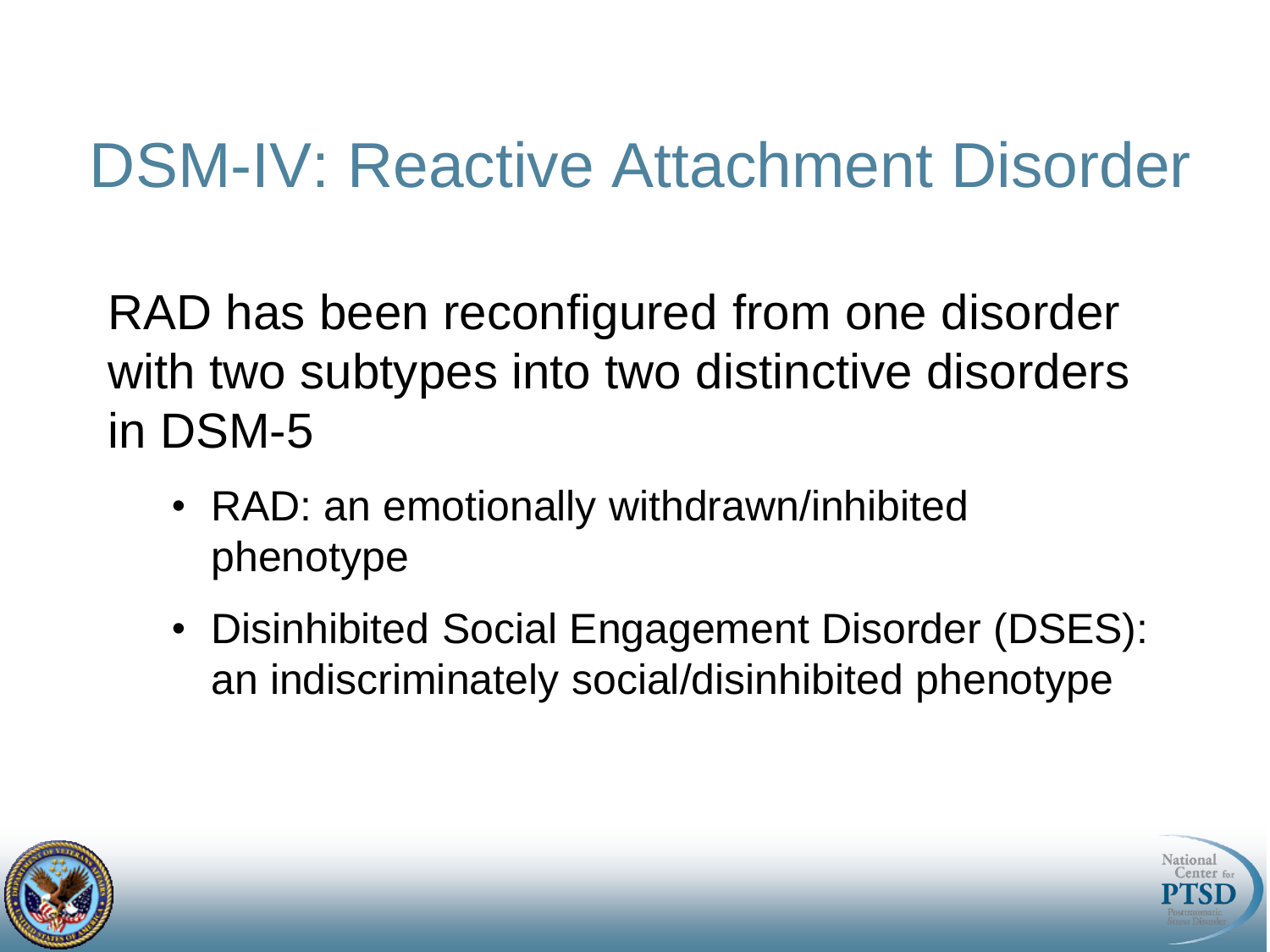#### DSM-5: Reactive Attachment Disorder

- Emotionally withdrawn behavior
- Social/emotional disturbance
	- reduced responsiveness, limited affect &/or irritability, sadness or fearfulness
- Exposure to extremes of insufficient care
	- social neglect/deprivation, repeated changes in caregivers, rearing in unusual settings



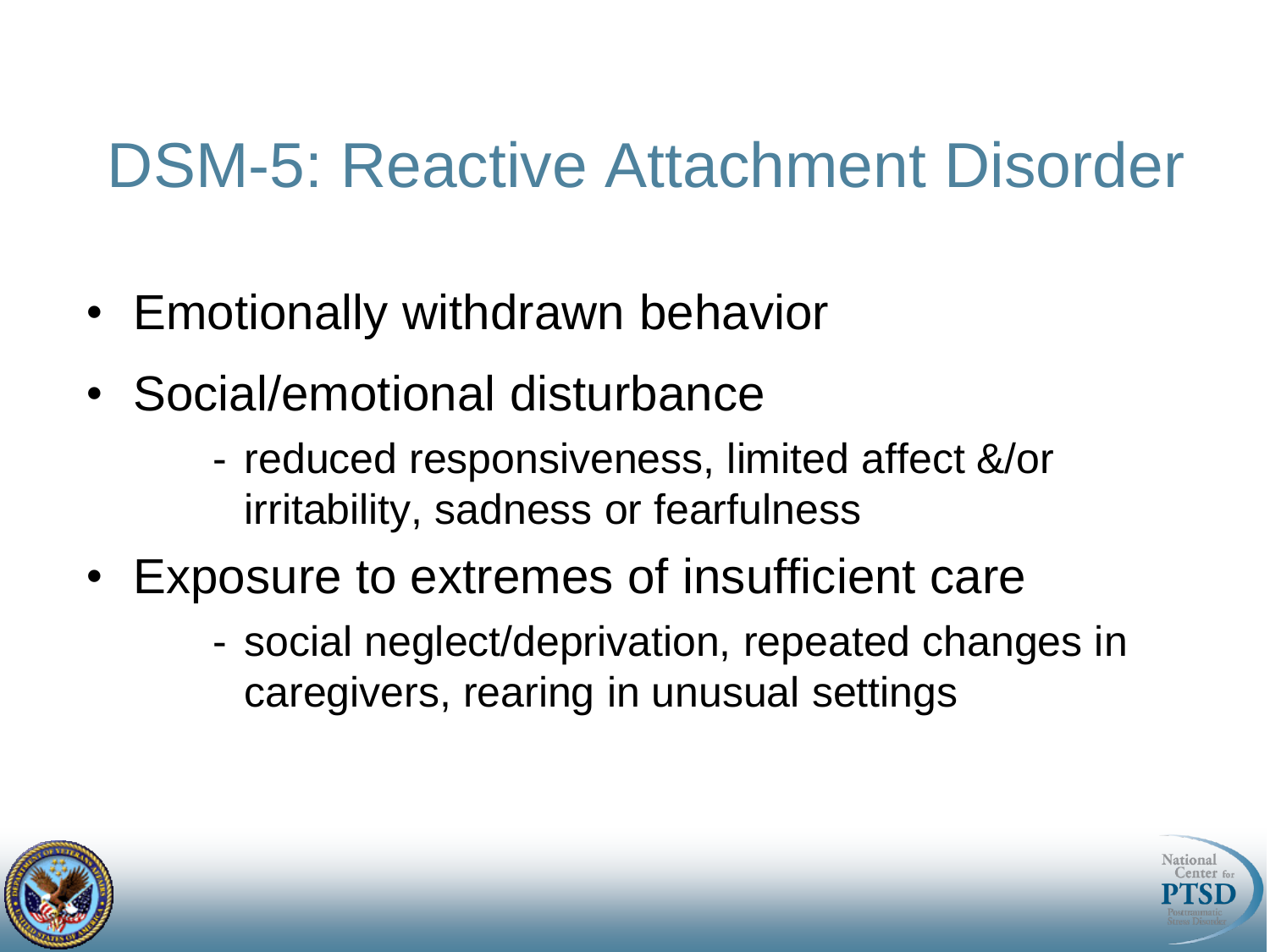DSM-5: Disinhibited Social Engagement Disorder

- Reduced/absent reticence when interacting with unfamiliar adults
- Behaviors not limited to impulsivity but include socially disinhibited behavior
- Exposure to extremes of insufficient care
	- social neglect/deprivation, repeated changes in caregivers, rearing in unusual settings



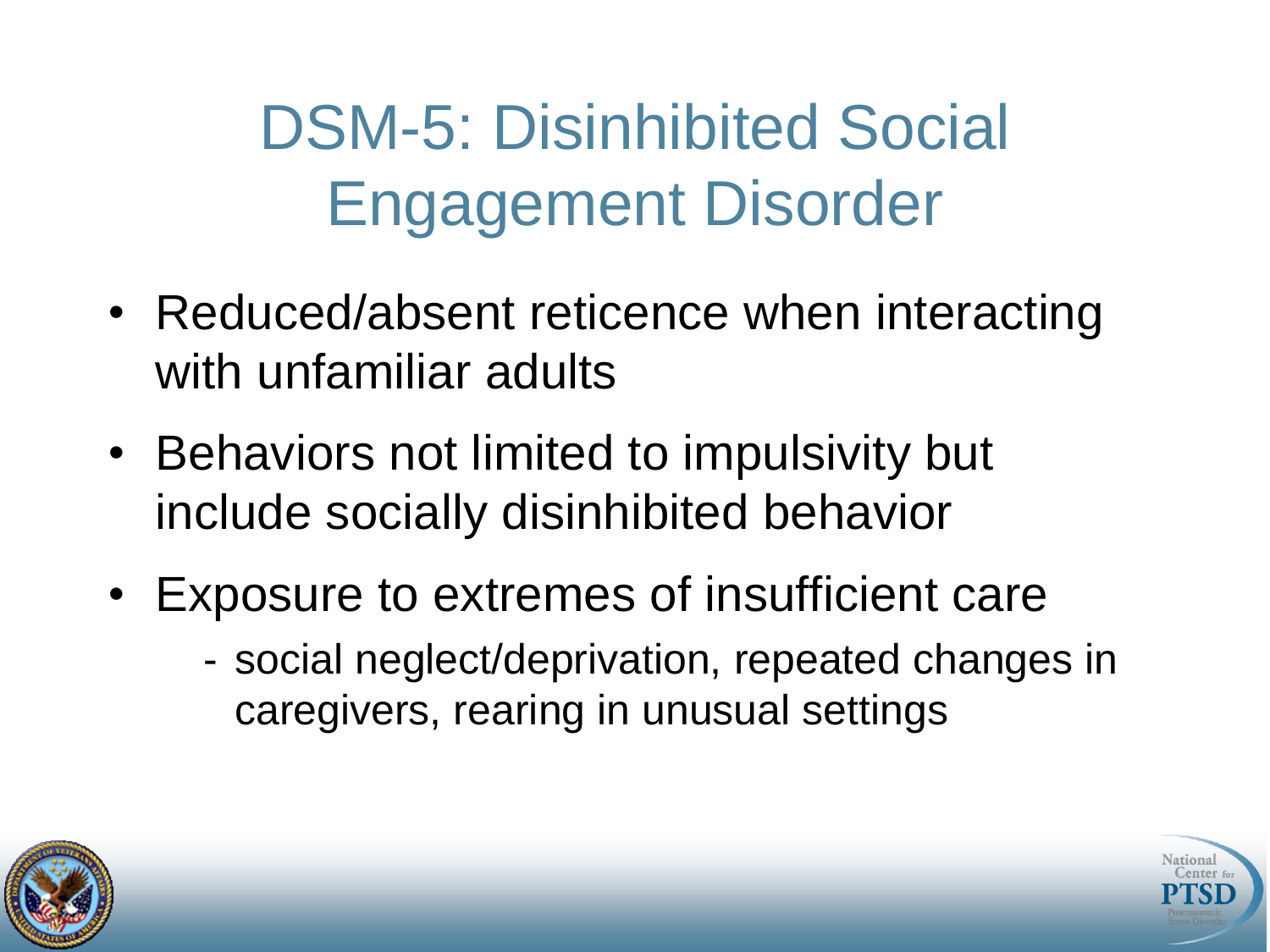#### DSM-5: Dissociative Disorders - 1

- **Dissociative Identity Disorder:** characterized by 2 or more personality states has incorporated "possession" as a non-Western equivalent
- **Dissociative Amnesia:** inability to recall important autobiographical information has incorporated Dissociative Fugue as a specifier -May diagnose DA with/without DF



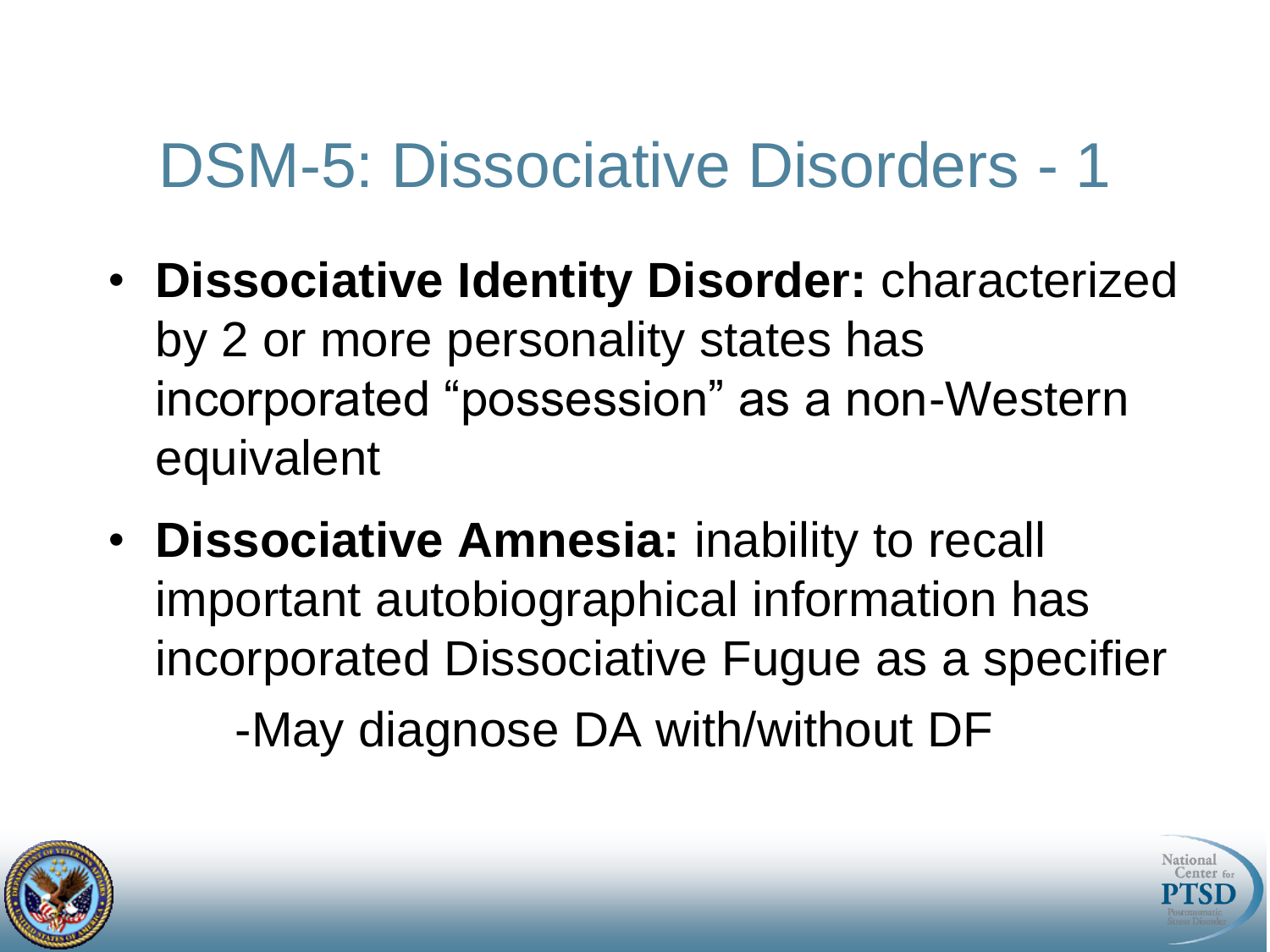#### DSM-5: Dissociative Disorders - 2

- Combined Depersonalization and Derealization Disorders into a single **Depersonalization/Derealization Disorder:** the experience of unreality or detachment with respect to oneself or one's surroundings
- **Dissociative Disorder NEC** has added:

-Acute transient stress-related dissociative rxns -Acute mixed psychotic dissociative states



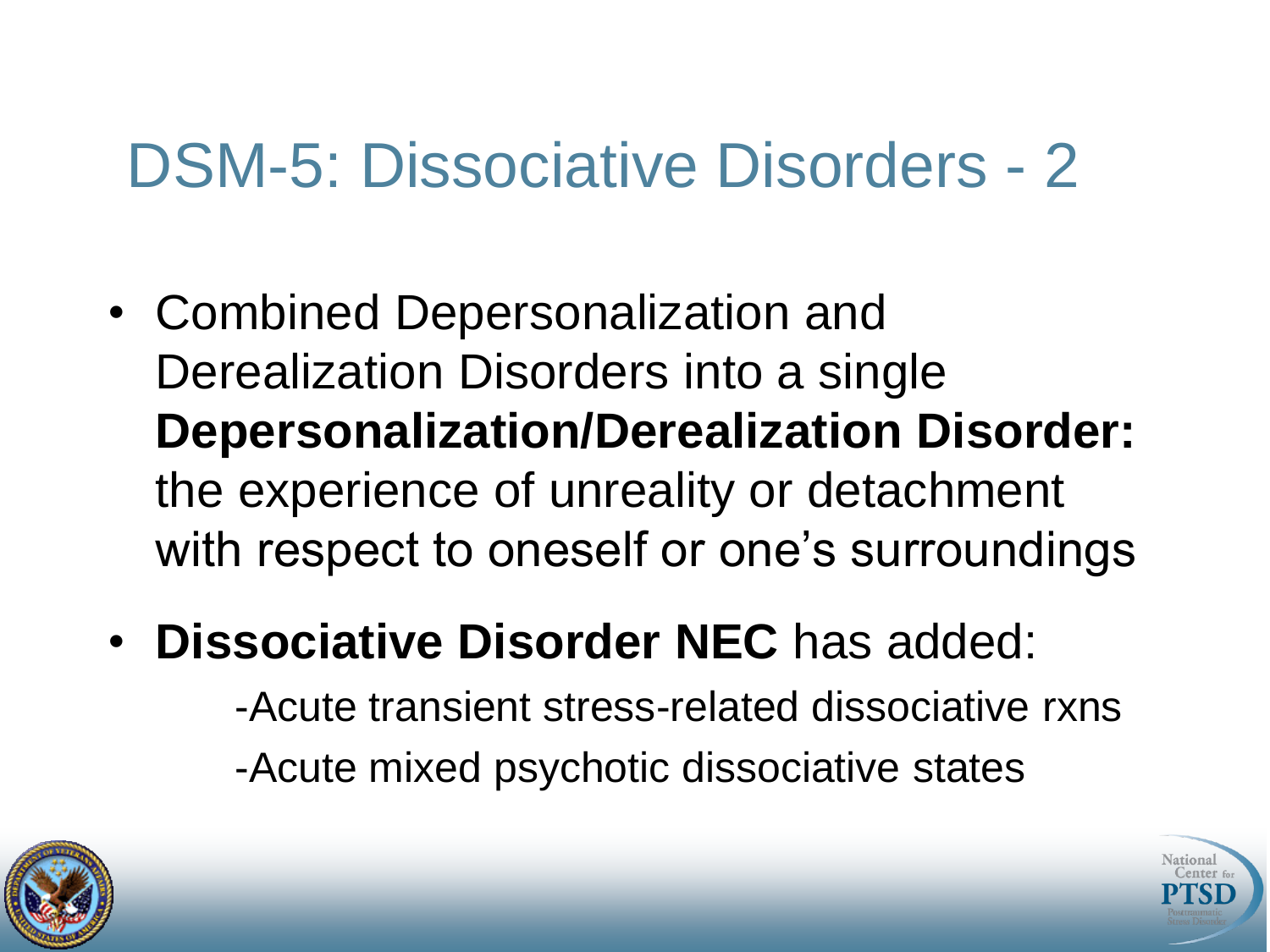# Bereavement-Related Subtype - **Background**

- Current Prolonged/Complicated Grief data inconsistent
- Pathological grief reactions are ADs
- Two proposals for DSM-5
	- Bereavement-Related AD Subtype –rejected
	- Persistent Complex Bereavement Disorder accepted
		- Placed in Appendix (Section 3)



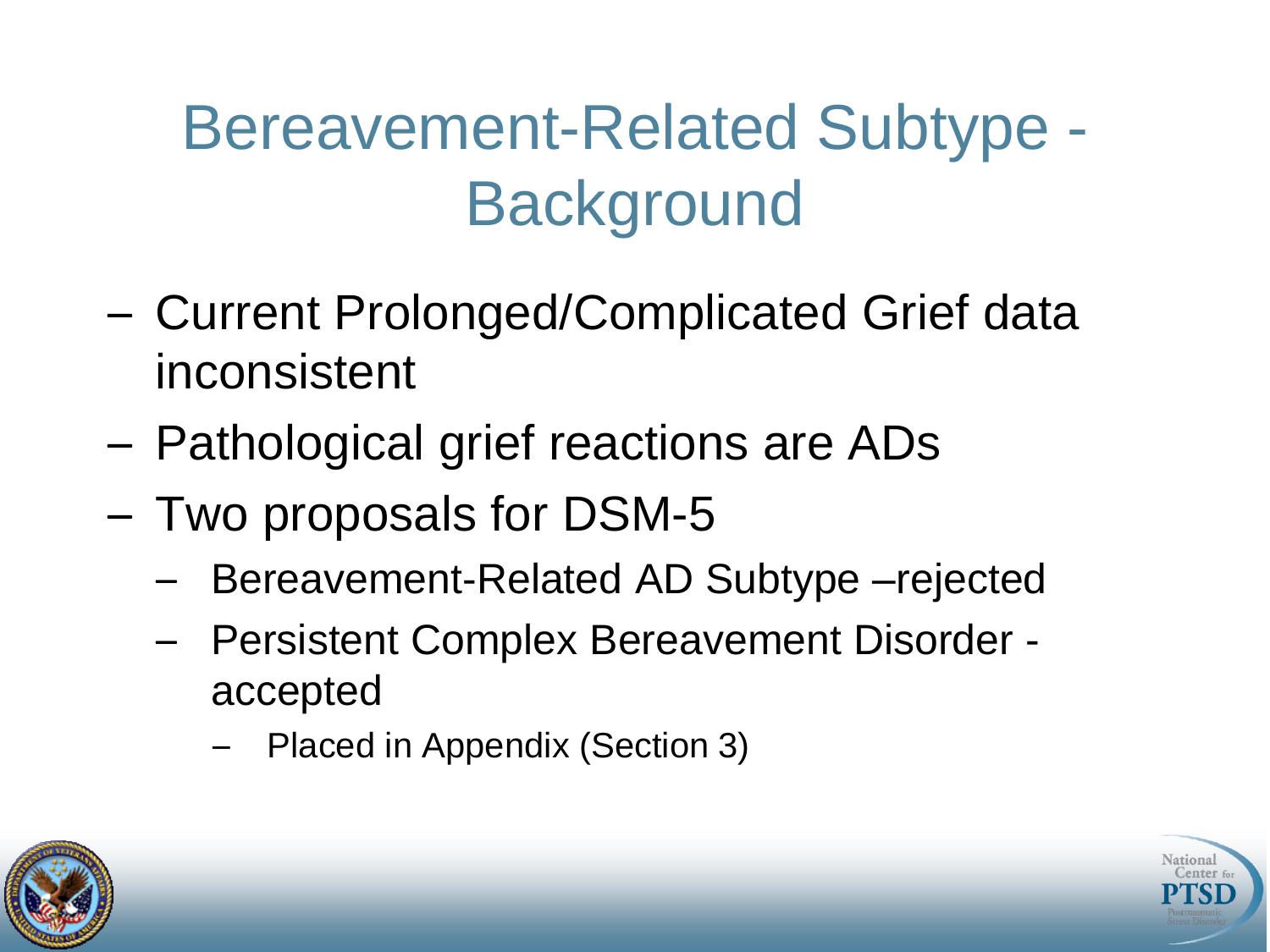### Persistent Complex Bereavement **Disorder**

- Onset > 12 months after death of loved one
- Yearning/Sorrow/Pre-occupation with deceased
- Reactive distress to the death
- Social/Identity disruption
- Significant distress or impairment
- Out of proportion to cultural norms
- Traumatic specifier



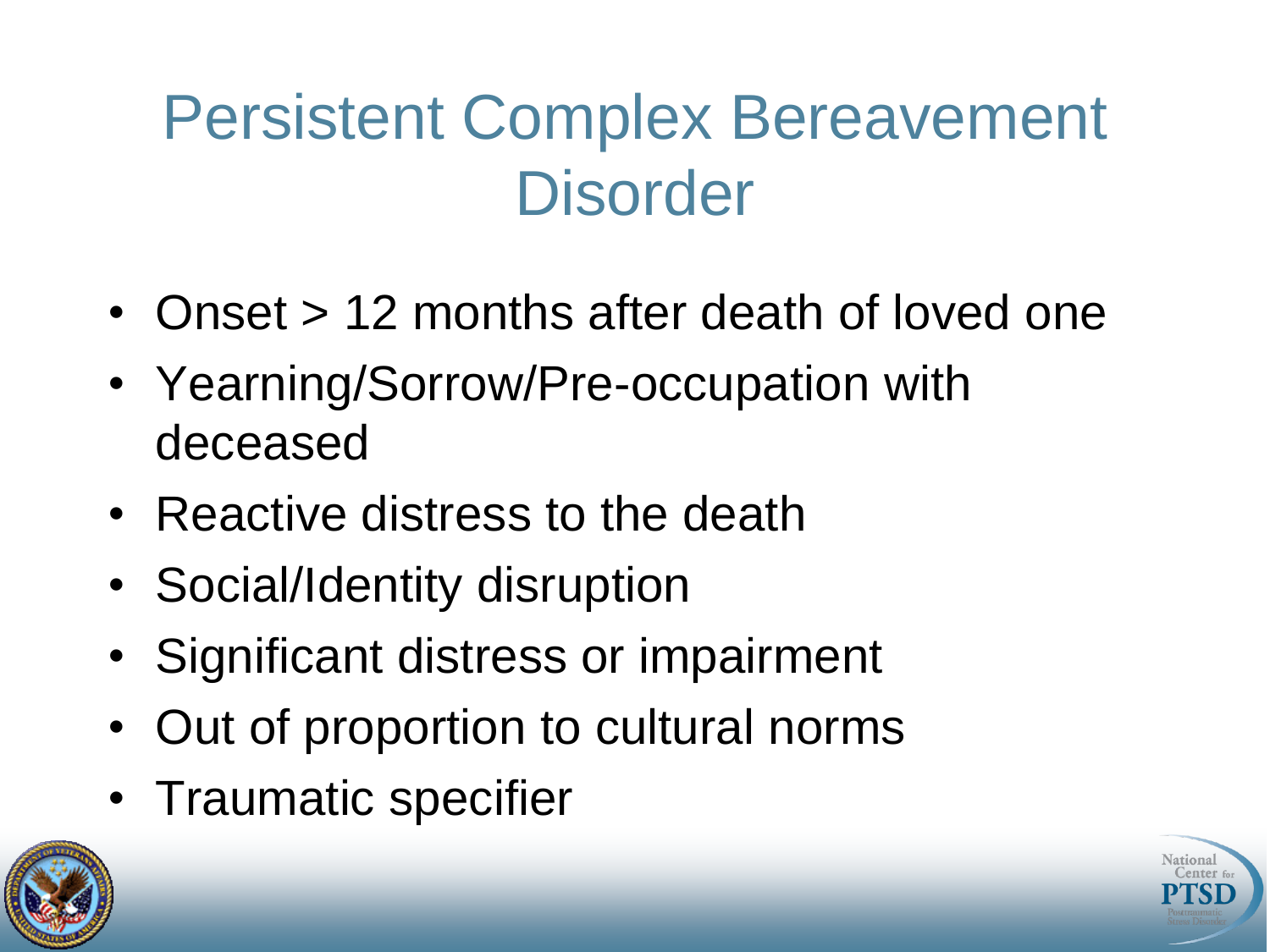# Persistent Complex Bereavement Disorder (PCBD)

Diagnostic Criteria-ICD

A. The person experienced the death of a close relative or friend at least 12 months ago. In the case of children, the death may have occurred 6 months prior to diagnosis.



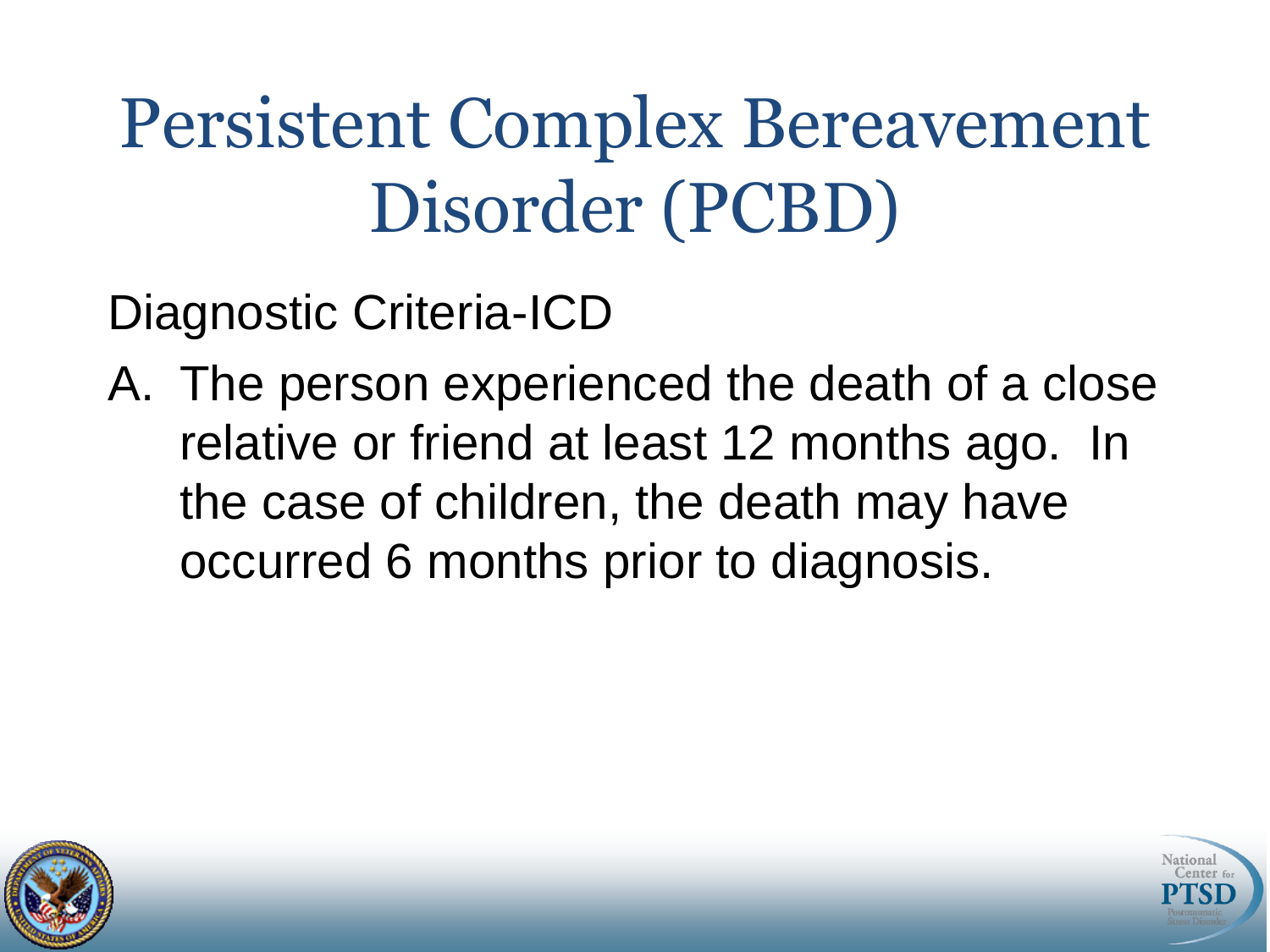- B. Since the death, at least one of the following symptoms is experienced on more days than not and to a clinically significant degree:
- 1. Persistent yearning/longing for the deceased. In young children, yearning may be expressed in play and behavior, including separation-reunion behavior with caregivers.



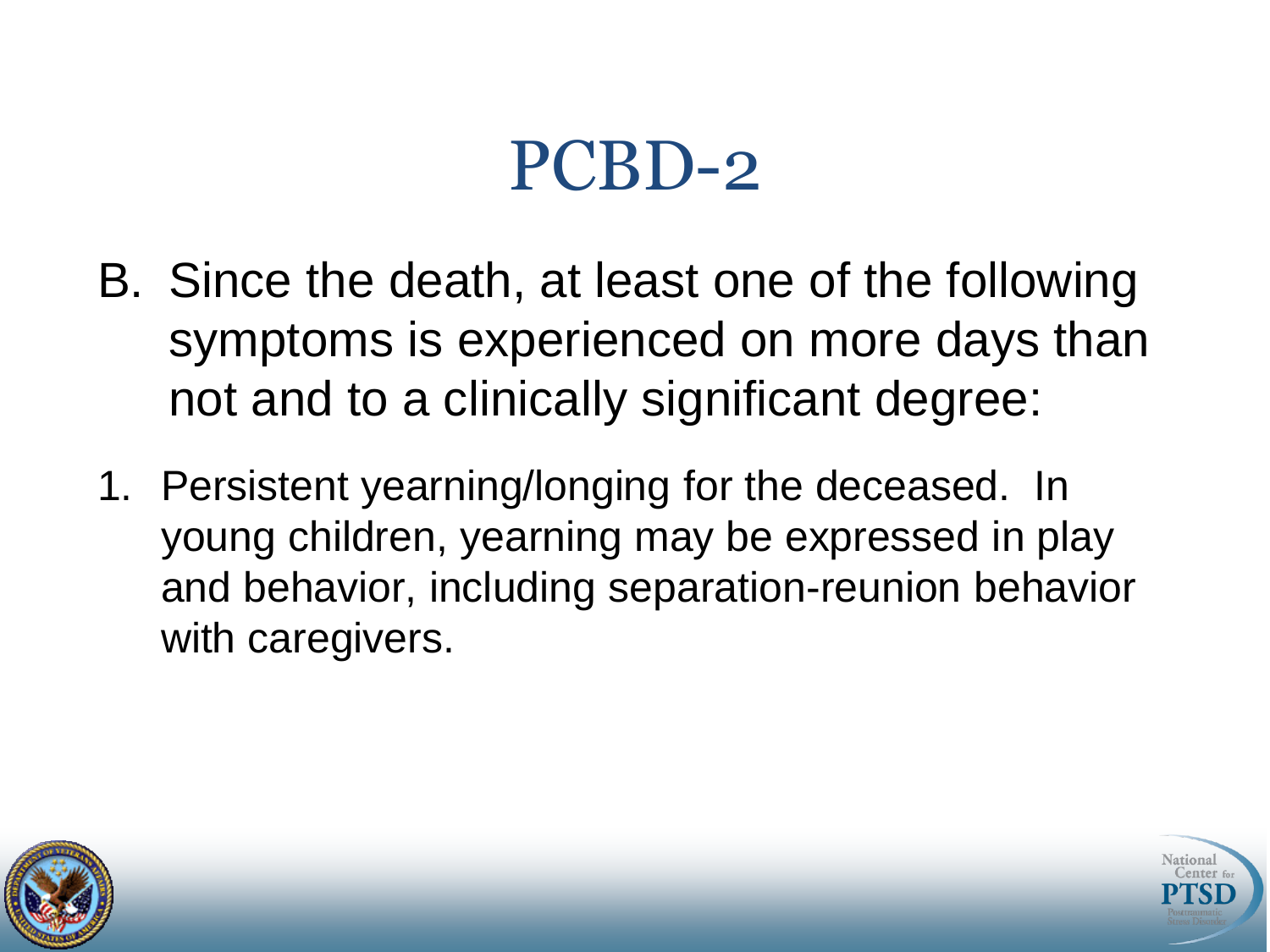- 2. Intense sorrow and emotional pain because of the death.
- 3. Preoccupation with the deceased person.
- 4. Preoccupation with the circumstances of the death. In children, this preoccupation with the deceased may be expressed through the themes of play and behavior and may extend to preoccupation with possible death of others close to them.



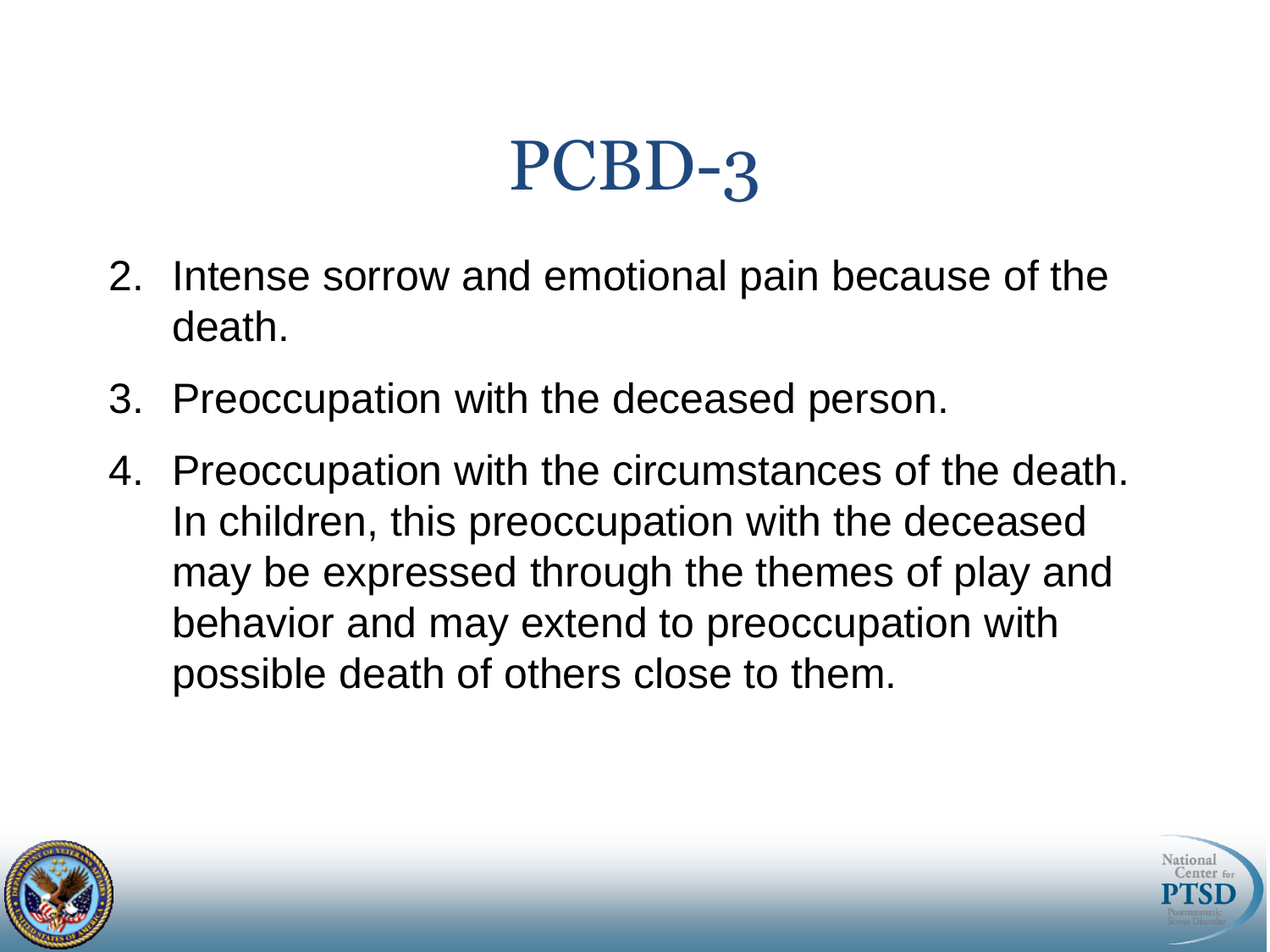C. Since the death, at least six of the following symptoms (from either reactive distress or social/identity disruption) are experienced on more days than not and to a clinically significant degree:

#### **Reactive Distress to the Death**

1. Marked difficulty accepting the death. In children, this is dependent on the child's capacity to comprehend the meaning and permanence of death.



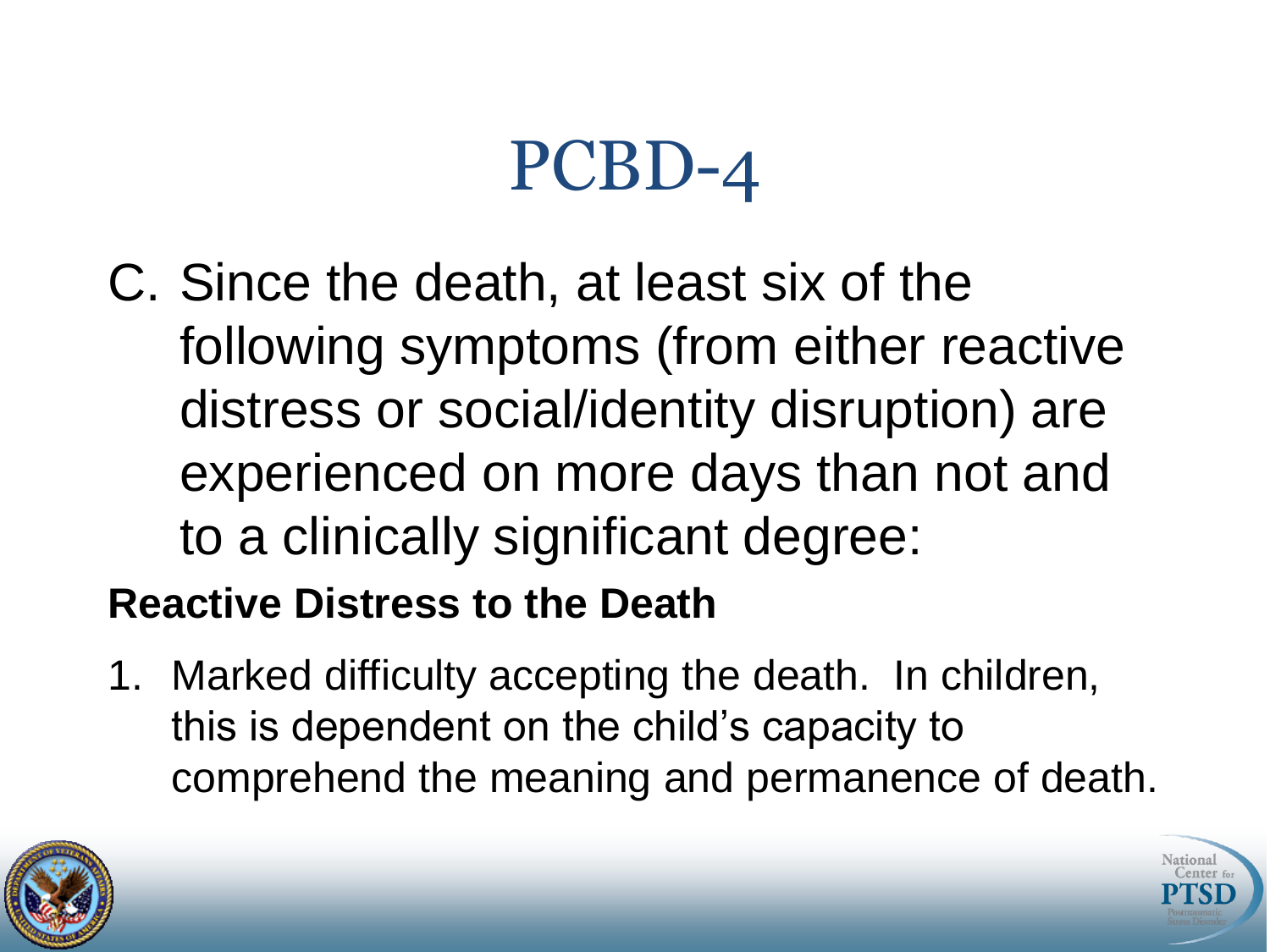- 2. Feeling shocked, stunned, or emotionally numb over the loss.
- 3. Difficulty with positive reminiscing about the deceased.
- 4. Bitterness or anger related to the loss.
- 5. Maladaptive appraisals about oneself in relation to the deceased or the death (e.g., self-blame).



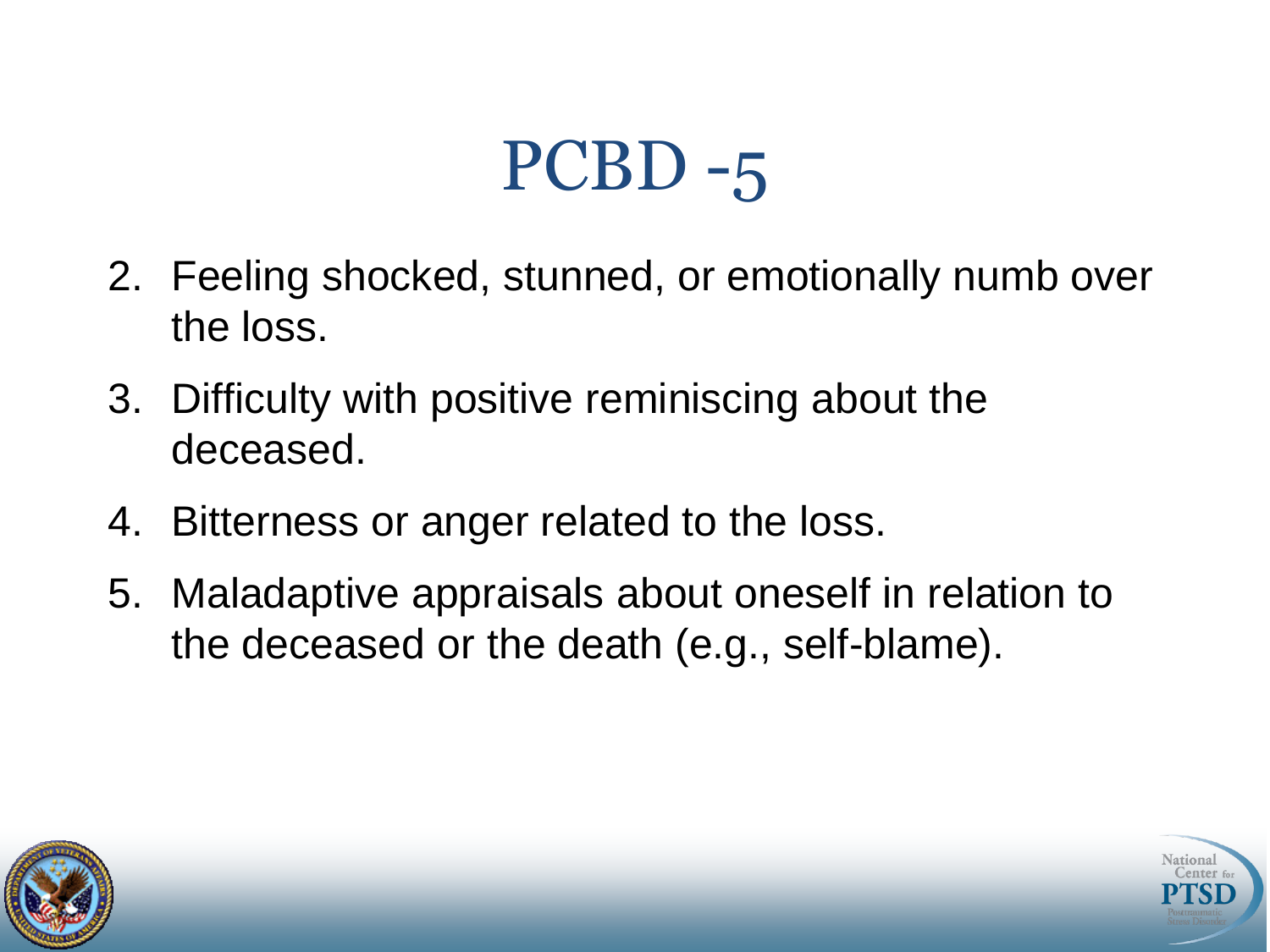6. Excessive avoidance of reminders of the loss (e.g., avoidance of people, places, or situations associated with the deceased; in children, this may include avoidance of thoughts and feelings regarding the deceased).

#### **Social/Identity Disruption**

7. A desire to die in order to be with the deceased.



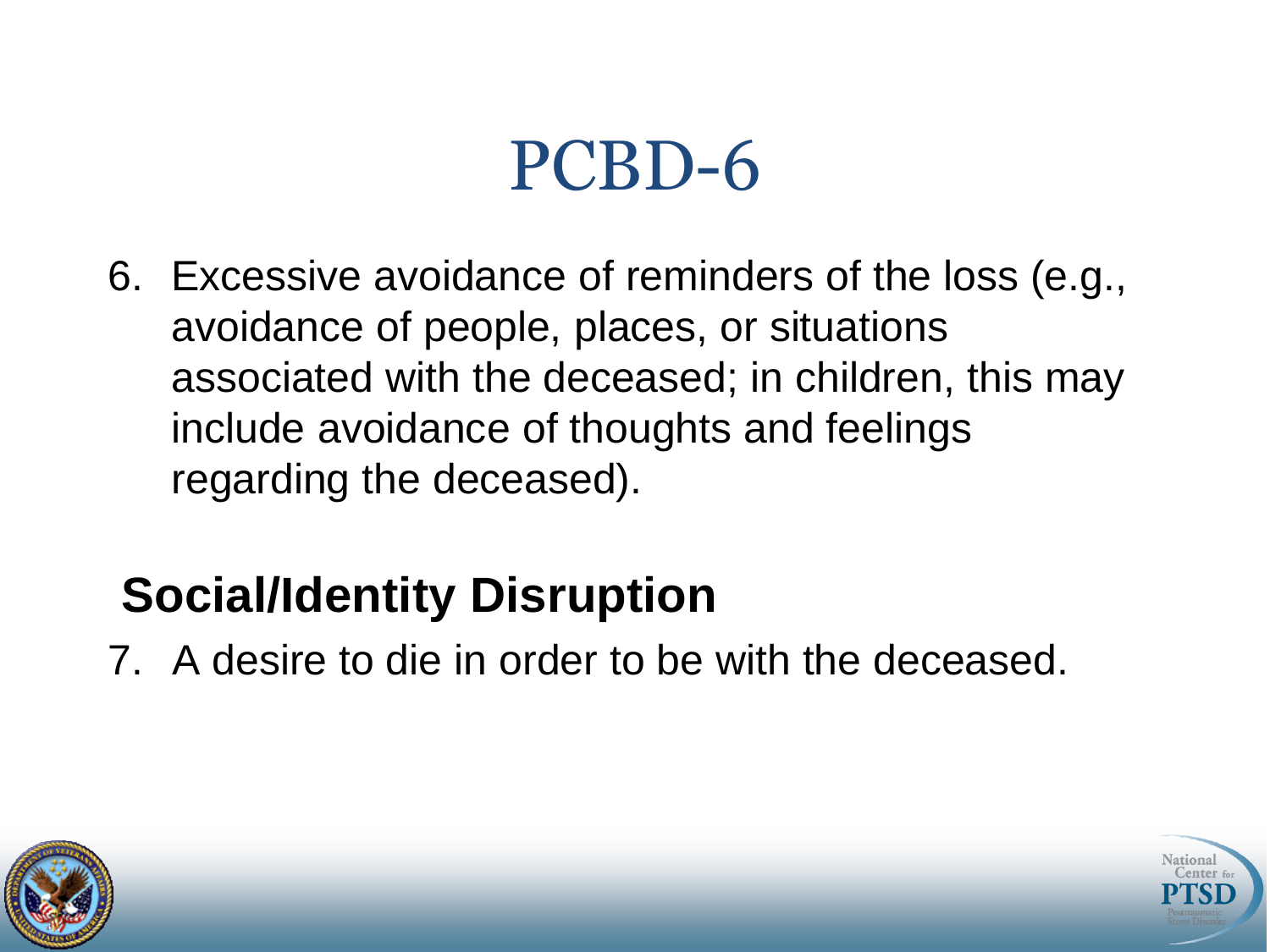- 8. Difficulty trusting other people since the death.
- 9. Feeling alone or detached from other people since the death.
- 10.Feeling that life is meaningless or empty without the deceased or the belief that one cannot function without the deceased.
- 11.Confusion about one's role in life or a diminished sense of one's identity (e.g., feeling that a part of oneself died with the deceased).



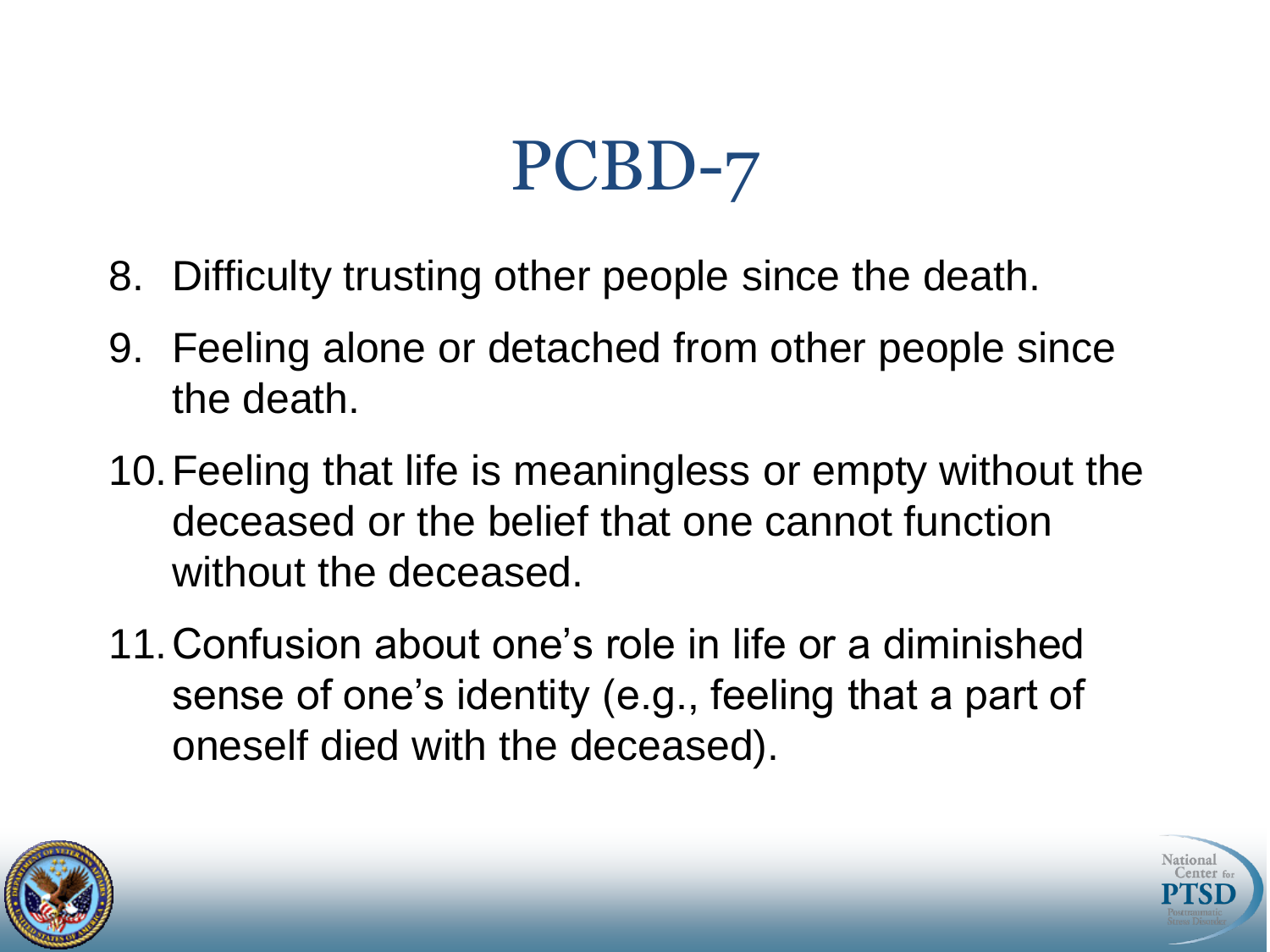- 12.Difficulty or reluctance to pursue interests since the loss or to plan for the future (e.g., friendships, activities).
- D. The disturbance causes clinically significant distress or impairment in social, occupational, or other important areas of functioning.
- E. The bereavement reaction must be out of proportion or inconsistent with cultural, religious, or age-appropriate norms.



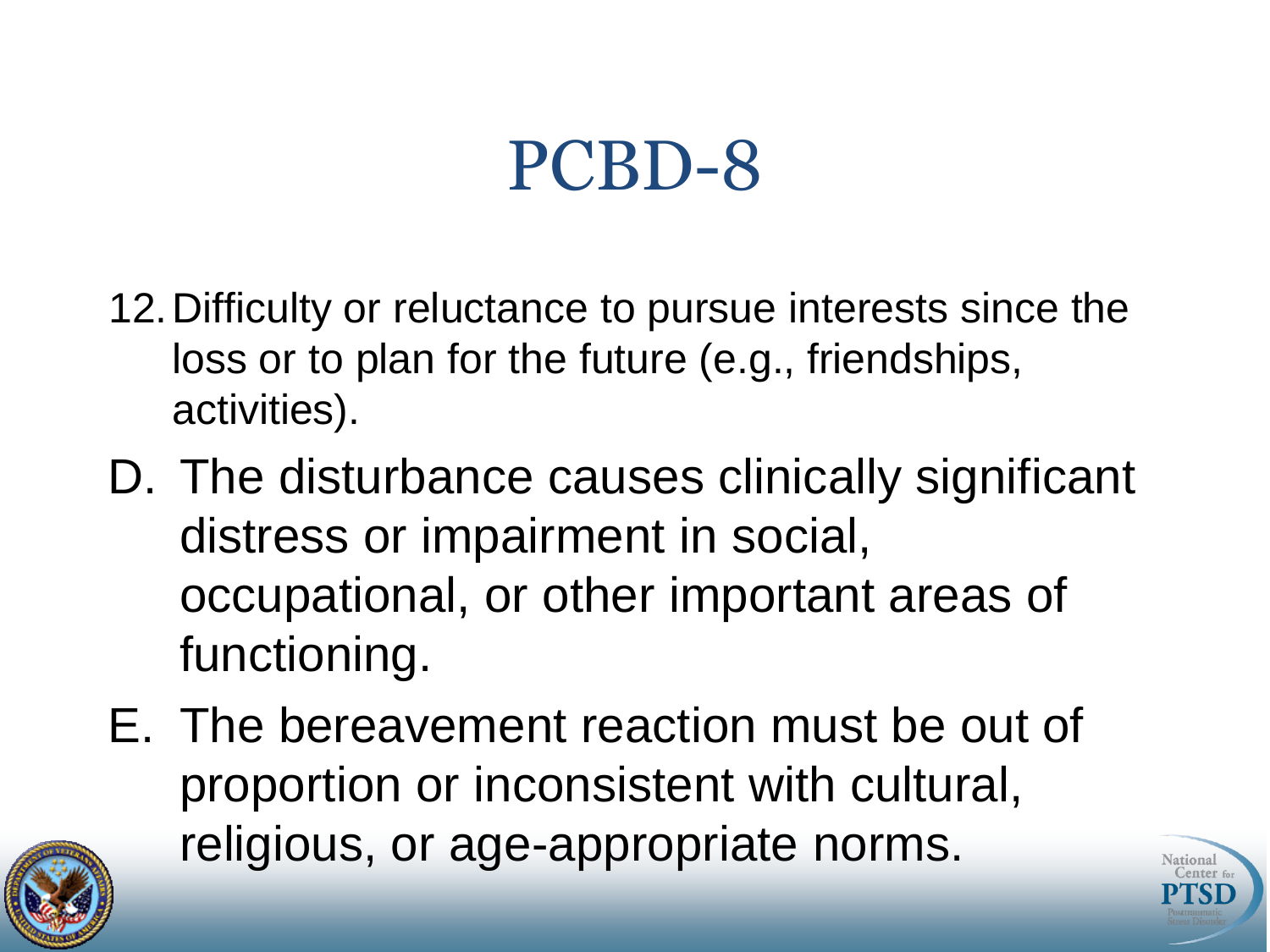Specify if:

With Traumatic Bereavement: Following a death that occurred under traumatic circumstances (e.g. homicide, suicide, disaster, or accident), there are persistent, frequent distressing thoughts, images, or feelings related to traumatic features of the death (e.g., the deceased's degree of suffering, gruesome injury, blame of self or others for the death), including in response to reminders of the loss.